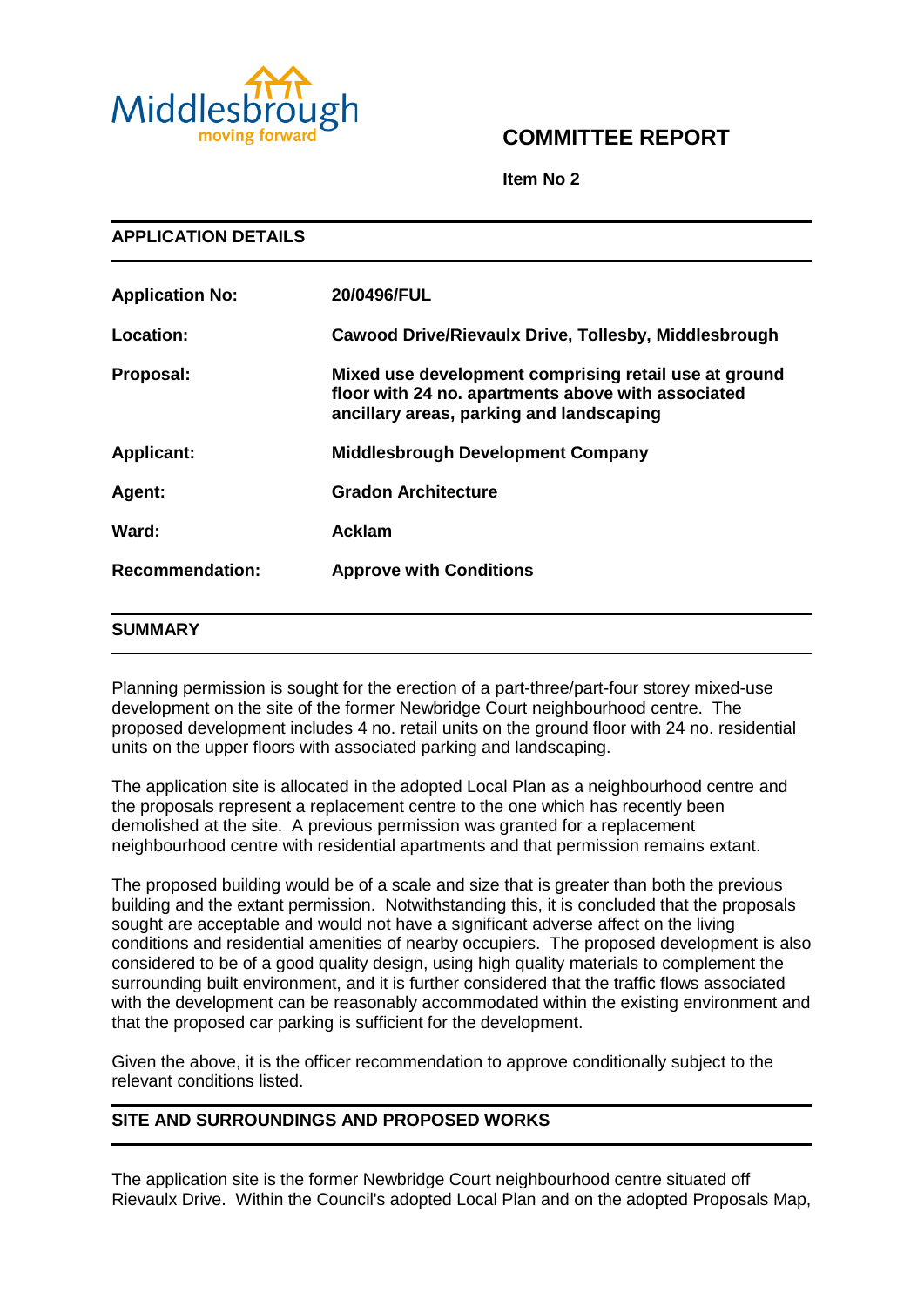the site is refered to as Hall Drive neighbourhood centre, but is also known as Tollesby Shops.

The wider Tollesby estate was predominantly constructed in the 1960s and is based on a very conventional housing layout. The majority of houses are constructed in traditional materials, semi-detached in nature with a generous number and diversity of bungalows. The focal point of the whole estate was a central amenity area containing a larger shop unit with ancillary smaller shops and a post office with flats on the first floor. A public house and motor repairs garage was also located in the group.

The site subject to this application was previously occupied by a two-storey building accommodating a number of retail/commercial units and car repair garage at ground floor and residential apartments at first floor. Following a prolonged period of the building being vacant, the building has been demolished and the site cleared and secured.

Planning permission is sought for a predominantly three-storey brick-built mixed-use building with 4 no. retail/commercial units on the ground floor and 24 no. residential units on the upper floors. The proposed uses will be supported by associated landscaping and a 43 space car park.

### **PLANNING HISTORY**

#### 17/0131/FUL

Revised application for demolition of existing buildings and erection of 3 storey building comprising a convenient store (A1) and 1no ground floor unit for use as either shop (A1) offices (A2) cafe (A3) or hot food shop (A5) with 21no flats Approved Conditionally 3 rd May 2017

### M/FP/1445/15/P

Demolition of existing buildings and erection of a three storey building, comprising a convenience store (A1) and two ground floor units (eastern unit for use either as a shop (A1), office (A2), cafe (A3) or hot food shop (A5) and western unit for A1, A2 or A3) with 21no flats at 1st and 2nd floor levels and associated works including 36no car parking spaces Approved Conditionally

8<sup>th</sup> December 2015

437/64 Shops, flats and associated development Approved 23rd June 1964

# **PLANNING POLICY**

In accordance with Section 38(6) of the Planning and Compulsory Purchase Act 2004, Local Planning Authorities must determine applications for planning permission in accordance with the Development Plan for the area, unless material considerations indicate otherwise. Section 143 of the Localism Act requires the Local Planning Authority to take local finance considerations into account. Section 70(2) of the Town and Country Planning Act 1990 (as amended) requires Local Planning Authorities, in dealing with an application for planning permission, to have regard to: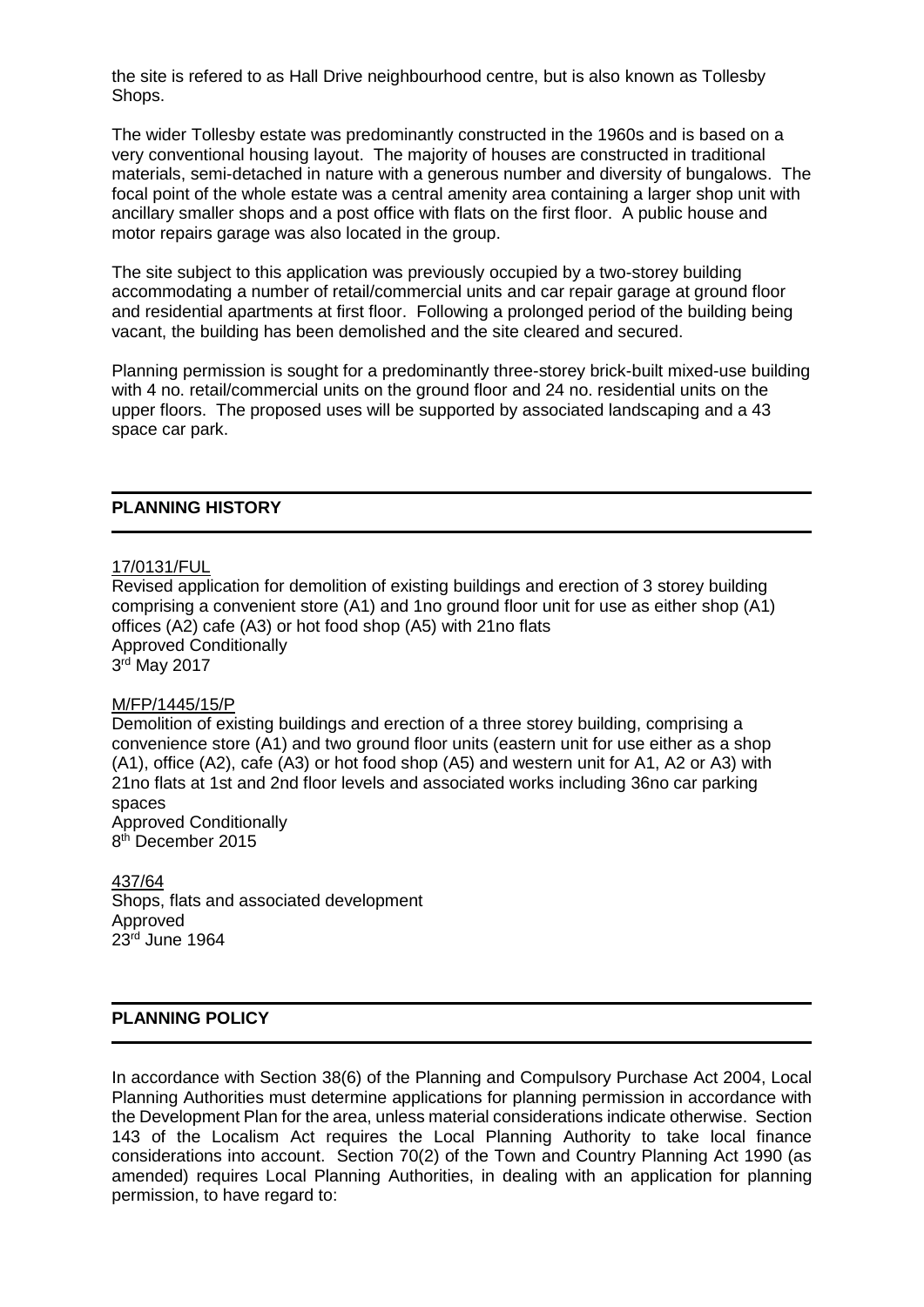- The provisions of the Development Plan, so far as material to the application
- Any local finance considerations, so far as material to the application, and
- Any other material considerations.

#### Middlesbrough Local Plan

The following documents comprise the *Middlesbrough Local Plan*, which is the Development Plan for Middlesbrough:

- Housing Local Plan (2014)
- Core Strategy DPD (2008, policies which have not been superseded/deleted only)
- Regeneration DPD (2009, policies which have not been superseded/deleted only)
- Tees Valley Joint Minerals and Waste Core Strategy DPD (2011)
- Tees Valley Joint Minerals and Waste Policies & Sites DPD (2011)
- Middlesbrough Local Plan (1999, Saved Policies only) and
- Marton West Neighbourhood Plan (2016, applicable in Marton West Ward only).

#### National Planning Policy Framework

National planning guidance, which is a material planning consideration, is largely detailed within the *National Planning Policy Framework* (NPPF). At the heart of the NPPF is a presumption in favour of sustainable development (paragraph 11). The NPPF defines the role of planning in achieving economically, socially and environmentally sustainable development although recognises that they are not criteria against which every application can or should be judged and highlights the need for local circumstances to be taken into account to reflect the character, needs and opportunities of each area.

For decision making, the NPPF advises that local planning authorities should approach decisions on proposed development in a positive and creative way, working pro-actively with applicants to secure developments that will improve the economic, social and environmental conditions of the area and that at every level should seek to approve applications for sustainable development (paragraph 38). The NPPF gives further overarching guidance in relation to:

- The delivery of housing,
- Supporting economic growth,
- Ensuring the vitality of town centres,
- Promoting healthy and safe communities,
- Promoting sustainable transport,
- Supporting the expansion of electronic communications networks,
- Making effective use of land,
- Achieving well designed buildings and places,
- Protecting the essential characteristics of Green Belt land
- Dealing with climate change and flooding, and supporting the transition to a low carbon future,
- Conserving and enhancing the natural and historic environment, and
- Facilitating the sustainable use of minerals.

The planning policies and key areas of guidance that are relevant to the consideration of the application are:

H1 - Spatial Strategy H11 - Housing Strategy CS4 - Sustainable Development CS5 - Design CS13 - Town Centres etc Strategy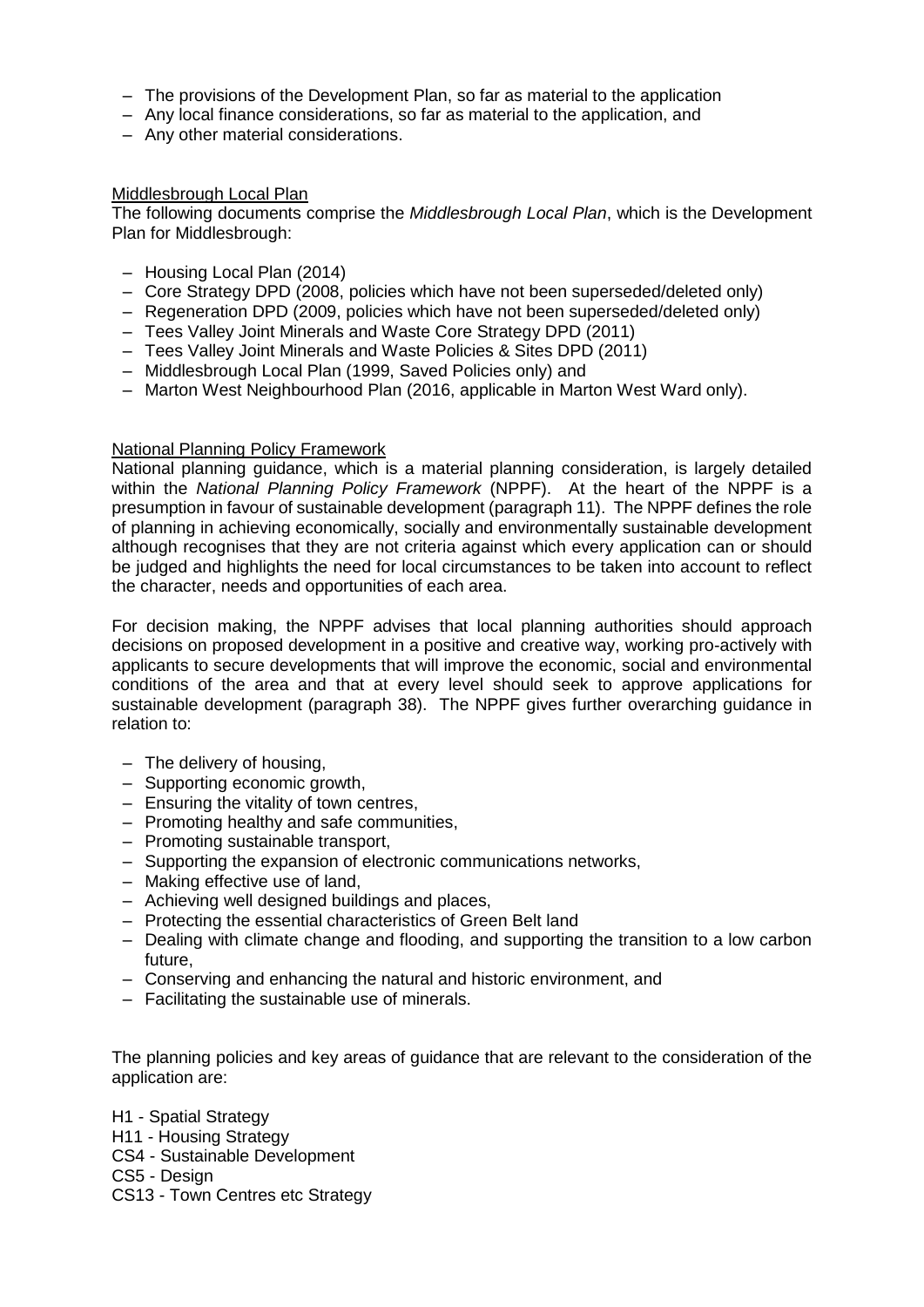CS18 - Demand Management DC1 - General Development REG30 Neighbourhood Centres UDSPD - Urban Design SPD

The detailed policy context and guidance for each policy is viewable within the relevant Local Plan documents, which can be accessed at the following web address. <https://www.middlesbrough.gov.uk/planning-and-housing/planning/planning-policy>

# **CONSULTATION AND PUBLICITY RESPONSES**

A total of 85 neighbouring properties were consulted on the application which was also advertised in the local newspaper and by way of site notices displayed at locations around the application site. 7 representations were received, including 6 letters of objection and 1 other representation.

The objections received are summarised as follows:

- The 4 storeys are not in keeping with the surrounding area and would look completely out of place.
- The building would overshadow neighbouring bungalows and flats.
- Too many apartments being proposed.
- The proposed parking bays along Rievaulx Drive should be removed. Rievaulx Drive is already a very busy thoroughfare for traffic and these parking bays may result in an accident. The parking bays are also intended to be used for servicing, how will this be policed.
- In site parking is totally inadequate for the number of apartments, retail units, and visitors and where will the disabled parking be sited. This is below the council's standards.
- Parking for local residents would become an even bigger problem than it already is. Residents who live on Rievaulx Drive, Cawood Drive, Carnaby Walk, Newby Close and Boltby Close will need to have free resident parking permits to ensure that what few parking facilities there are not lost.
- Volume of traffic is already an issue without this addition.
- The floor plans show that the apartments on the west elevation will have primary windows and outside amenity area looking onto Rievaulx Drive. Although the separation distance exceeds 21m, due to the height of the building and outside amenity space, this must increase the overlooking issue for the properties looking onto this elevation.
- There is also an outside communal area located on the roof of the third storey. The outside communal area on this building is at a height of 9.6m and must give rise to the impact on and loss of privacy for local residents.
- There is redundant land onto Cawood Drive, how will this be dealt with.

# Responses from Internal Technical Consultees

#### MBC Planning Policy

No objections to the principle of the proposed uses at this site.

#### MBC Environmental Health

No objections subject to various conditions relating to hours of deliveries/collections, hours of opening, and details of ventilation and fume extraction equipment.

MBC Waste Policy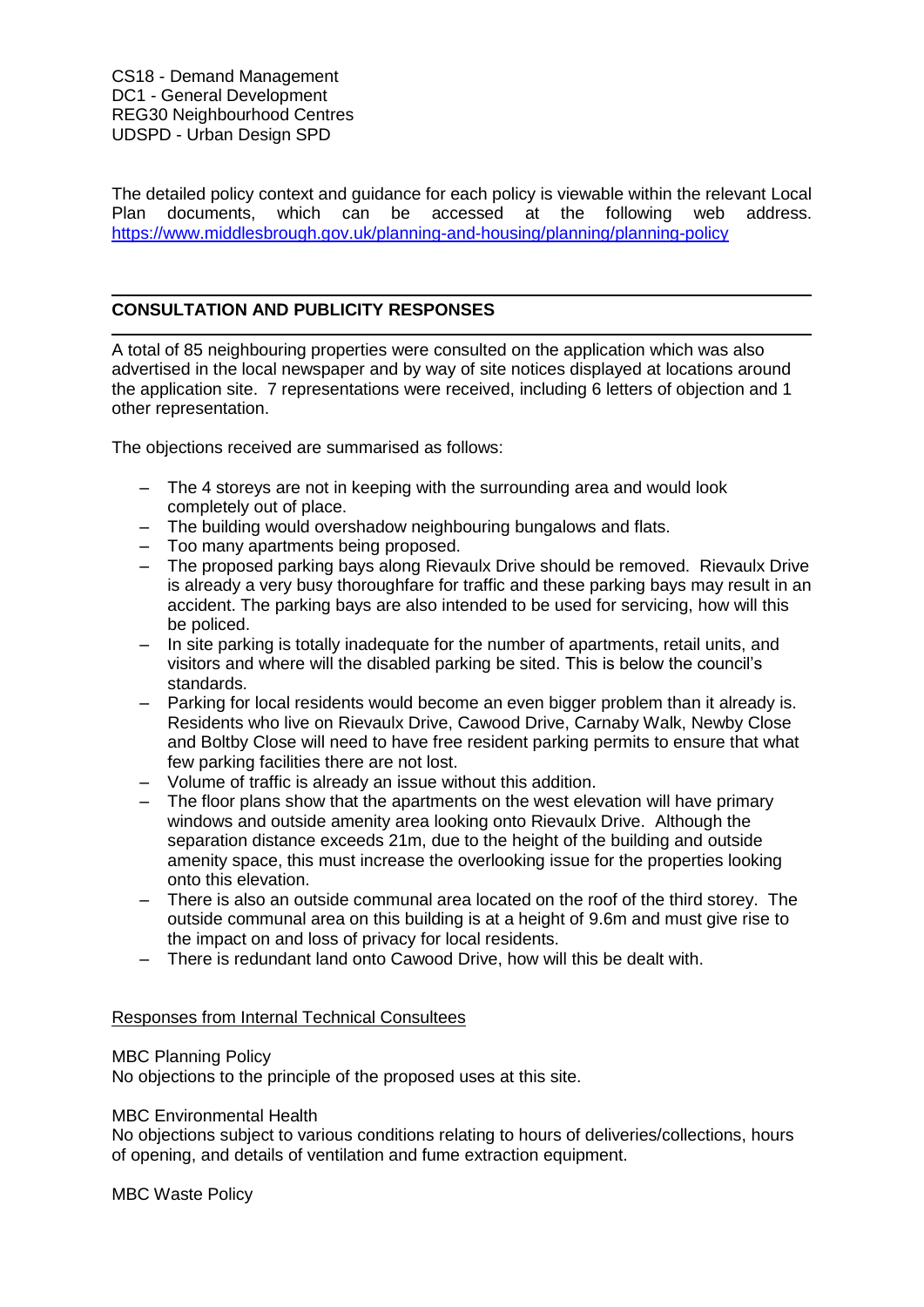No objections but residential refuse/recycling will be required to be put out for collection at the nearest adopted highway.

MBC Highways No objections subject to four conditions.

MBC as Lead Local Flood Authority No objections.

Ward Councillors (Polano & Dean) No objections raised to the proposals.

### Responses from External/Statutory Consultees

Northern Gas Networks No objections.

Northumbrian Water No objections subject to a condition requiring development to be carried out in accordance with the submitted drainage scheme.

Northern Powergrid No comments received.

Cleveland Police Secure by Design officer The proposals should adhere to the principles of Secured by Design.

### **Public Responses**

| Number of original neighbour consultations 84 |                   |
|-----------------------------------------------|-------------------|
| Total numbers of comments received            |                   |
| Total number of objections                    | 6                 |
| Total number of support                       | $\mathbf{\Omega}$ |
| Total number of representations               |                   |

# **PLANNING CONSIDERATION AND ASSESSMENT**

# **Principle of Development**

- 1. The proposal to replace the previous neighbourhood centre which consisted of retail, residential and motor repair garage with a scheme of retail and residential is considered to be acceptable in principle, being in accordance with policy requirements for appropriate uses within designated neighbourhood centres as is the proposal.
- 2. The scheme was initially proposed in a slightly different arrangement and included a children's nursery, however, the children's nursery has now been removed and other changes have been made to the scheme following consideration by officers. It is the revised scheme that is before members for consideration.

# **National & Local Planning Policy & Guidance**

3. The Government's guidance is set out in the National Planning Policy Framework (NPPF), which states that the general principle underlying the town planning system is that it is 'plan led'. Put simply, this means all proposed development that is in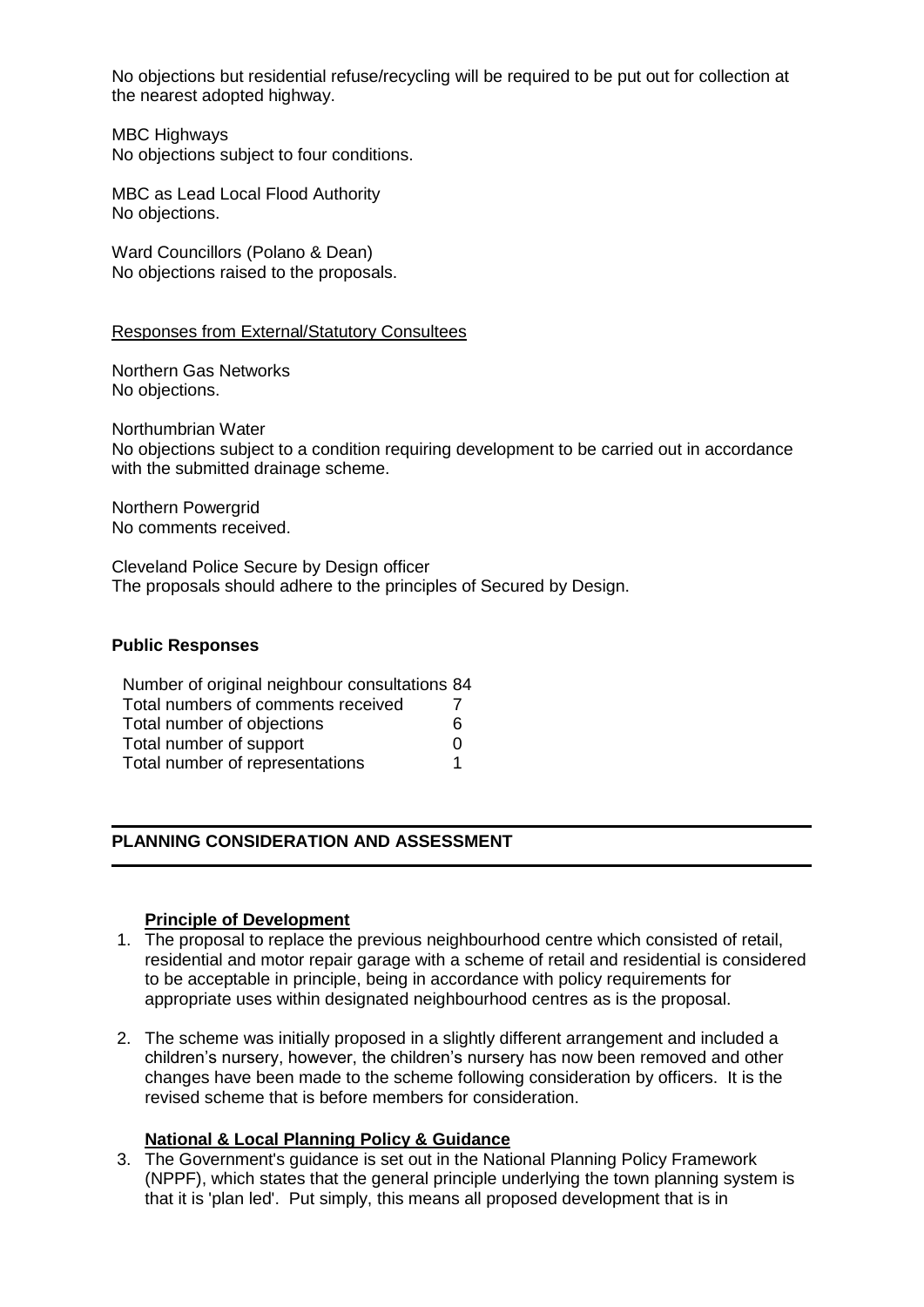accordance with an up-to-date Local Plan should be approved. Proposed development that conflicts should be refused unless other material considerations indicate otherwise.

- 4. Specific Government guidance for sustainable economic development and building a competitive economy is held within chapter 6 of the NPPF. The chapter outlines the Government's commitment to ensuring that sustainable economic growth is supported by the planning system. It is stated that *significant weight should be placed on the need to support economic growth and productivity, taking into account both local business needs and wider opportunities for development*.
- 5. Chapter 7 of the NPPF 'Ensuring the vitality of town centres' determines that LPAs should promote competitive town centres, provide customer choice and diverse retail offers; and enhance existing markets ensuring they remain attractive and competitive. Inclusive in this chapter is the requirement to *define a network and hierarchy of town centres and promote their long-term vitality and viability, allows a mix of uses (including housing) and reflects their distinctive characters* and to *recognise that residential development plays an important role in ensuring the vitality of centres and encourage residential development on appropriate sites*.
- 6. The importance of sustainability in new development is further emphasised in chapter 9 of the NPPF. This seeks to reduce the need to travel and reduce environmental impacts of transport.

### **Local Policy Context and Appraisal**

- 7. The Local Plan seeks to achieve the same principles as the NPPF with good design and sustainable development being key policies (CS5 and CS4). The Local Plan also promotes the supply of housing through Policy H1 and recognises the role of a hierarchy of centres in the town (Policy CS13).
- 8. The application site lies within the 'Hall Drive Neighbourhood Centre', as defined under Policy CS13 of the Middlesbrough Core Strategy. Policy CS13 encourages retail, commercial, leisure and cultural development within a centre of an appropriate type and scale commensurate with its current and future function. Policy REG30 recognises the role of neighbourhood centres and allows for appropriate uses and promotes the vitality of the centre. The policy also determines that planning permission will be granted for small scale and neighbourhood retail and service uses (Use Class A1, A2, A3 and A5), with development being of an appropriate scale, not having an impact upon the character and amenity of the nearby area, and incorporate a sufficient level of car parking. Specifically, the Policy states that '*no proposed development within these centres, unless it can be demonstrated that it is to meet local needs, is of a scale appropriate to the centre and will not adversely impact upon the vitality or viability of other nearby centres, will be allowed'*.
- 9. Policies H1 and H11 identify west Middlesbrough as a strategic location for housing, which is to be aspirational, creating a sustainable and balanced mix of high quality design and density appropriate to the location. In addition, Policies H1, CS17, CS18 and CS19 determine all development will be required to ensure that it contributes to, and fully integrates with, a sustainable transport network.
- 10. Policy CS4 requires all development to contribute to achieving sustainable development by creating inclusive communities, ensuring everyone has access to facilities that they need in their daily lives, promotion of a healthier and safer community, being located so that services and facilities are accessible on foot or by sustainable transport, making the most efficient use of land with priority given to development on previously developed land, protecting biodiversity assets, and by delivering development of a high quality design that improves the townscape.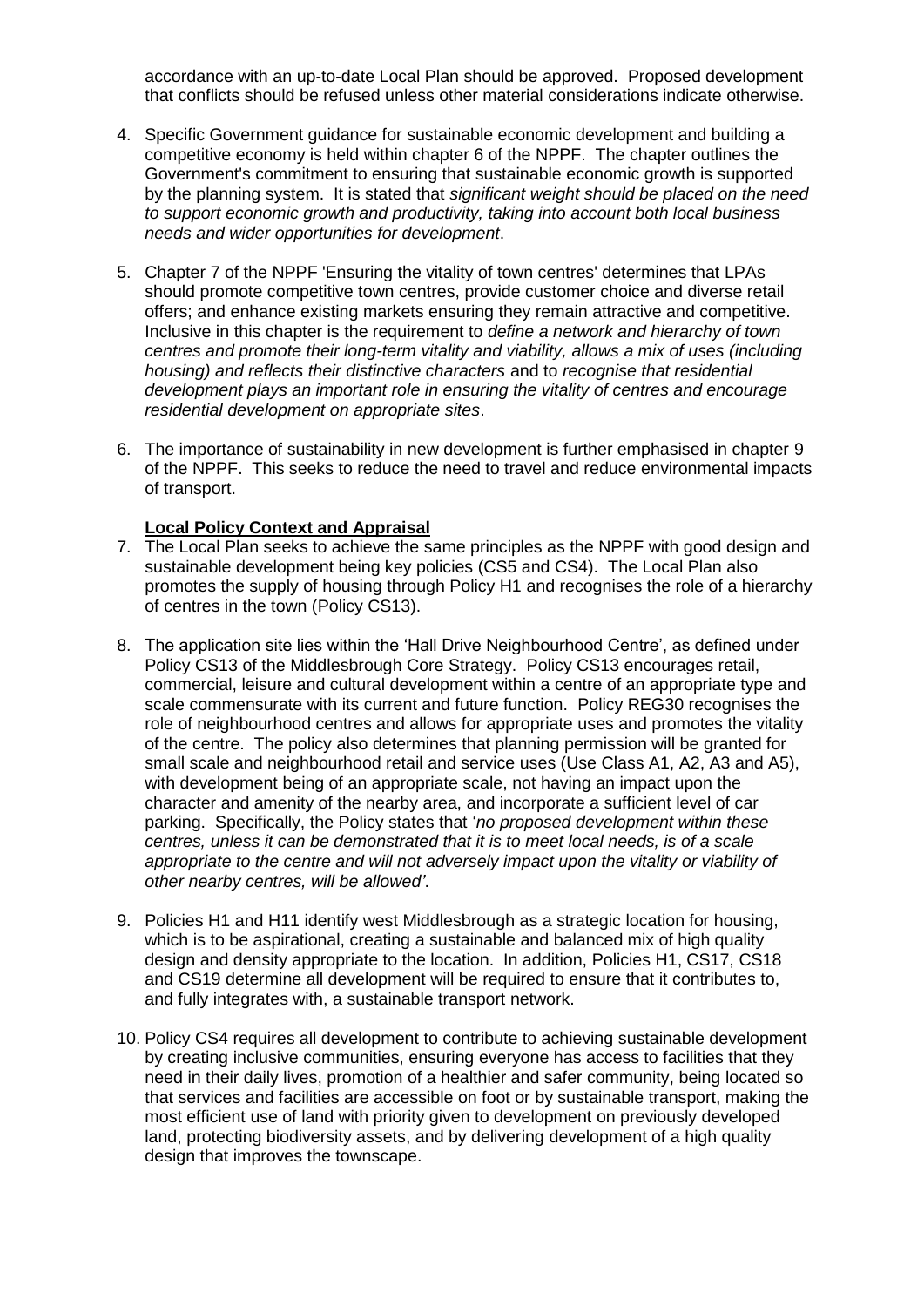11. Policy CS5 requires all development proposals to secure a high standard of design that is well integrated with the immediate and wider context, create a safer and attractive environment, and to ensure a quality of new development that enhances the built and natural environment.

# **Sustainability**

- 12. A neighbourhood centre at Newbridge Court has served the local community for over 60 years and is recognised on the Council's adopted Proposals Map as an important centre to provide nearby residents with essential services. Its recent demolition suggests local residents need to travel further in order to satisfy their daily needs. The construction of four new retail units, including one larger anchor store, will once again allow the neighbourhood centre to serve the local population and minimise the need for people to travel by private car to other nearby local centres. The proposed development would also be seen as making the most efficient use of land, by constructing on the site of the former neighbourhood centre.
- 13. In terms of providing residential units at the site, these would also be sustainably located, close to the provision of shops and the sustainable transport network, within the established residential area.

# **Design and Layout Considerations**

- 14. The proposed development is laid out as a single building, in a horseshoe shape, having 3 sides with the ground floor central section being an undercroft parking area. The main section fronts onto Rivaulx Drive and has 4 storey's, the uppermost being set back and of different materials to the main elevation which has been specifically designed to reduce the dominance of the uppermost floor. The central section oversails an area of parking and provides a 1<sup>st</sup> and 2<sup>nd</sup> floor and the rear section, closest to the PH, would provide 3 floors all of which give the overall building a main appearance and scale of 3 floors with the front section having the additional storey which is of reduced prominence.
- 15. Retail units are positioned on the ground floor with retail windows onto Rievaulx Drive and onto the inner courtyard parking area which itself has a single point of access off Rievaulx Drive. The 1<sup>st</sup>,  $2^{nd}$  and  $3^{rd}$  floors are laid out solely as residential apartments, providing 22no. 2 bed apartments and 2no. 1 bed apartments, a number of which have outdoor seating areas in the form of small balconies, predominantly to the block adjacent to Rievaulx Drive and predominantly facing east and west, although with some facing south. A communal outdoor space exists on the roof of the central section.
- 16. The proposed development did include a children's nursery which incorporated an outdoor play space although this has since been removed from the scheme.
- 17. The proposed development therefore replaces the previous two storey, flat roofed development which had a large overhanging canopy to the front of the shops and which was constructed of dark brick and all of which was arguably of a dated and low quality appearance and unwelcoming character relative to modern standards. It is considered that the proposed development will be a significant contrast to the former building/s, with a retail frontage onto Rievaulx Drive along with visible parking areas and a more modern design to the elevations and material pallete. The proposals will bring a greater number of apartments onto the site providing more natural surveillance than was previously the case and, in terms of uses (no longer providing a car repair garage) and in terms of appearance, providing a more compatible development within this domestic environment.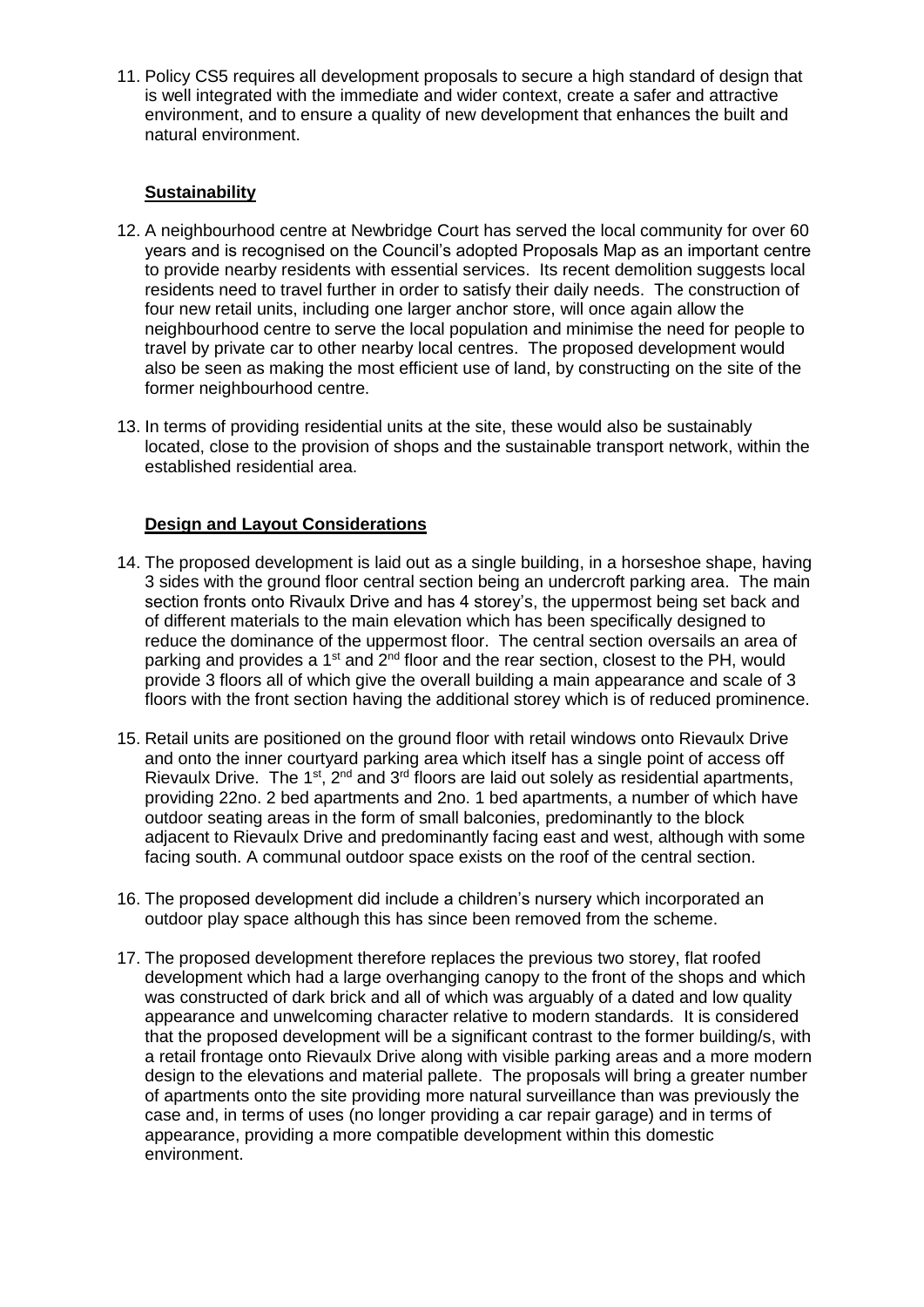18. Having considered the proposed layout and general appearance, it is the officer view that the design and aspect of the proposed retail and commercial units with be of high quality and is in accordance with the design criteria of Policy CS5.

### **Scale of development and associated impacts**

- 19. Local Plan Policy DC1 requires development proposals to take account of, or satisfy, as a minimum the effect upon the surrounding environment and amenities of occupiers of nearby properties. Evidently the proposed building increases the scale of the now demolished structure from two-storey to predominantly three-storey and four storey in places). There is, therefore a different relationship and impacts on the surrounding environment as a result of the current proposal which requires careful consideration.
- 20. A number of objections have been raised in relation to impacts on privacy, amenity and overbearing as a result of the scale of the proposed development, the presence of windows serving habitable rooms and balconies and their associated distances from existing residential properties and their gardens. Objections have also been raised suggesting the proposed scale of the development is out of keeping with the character of the area.
- 21. It is noted that the original housing layout around the shop units was such that the houses were designed with either blank gable walls or garage blocks adjacent to the shops. The public house to the east has its rear elevation orientated towards the application site and the houses to the south (Boltby Close) and west are across highways or separated by a distance in excess of that recommended as being appropriate in the Urban Design Guide notwithstanding objection comments suggesting that the distances should be increased where the height of development increases. Impacts of the proposed scheme are considered below, relative to existing development to the north, east, south and west of the site.

# Impacts to the north

- 22. The closest residential properties to the proposed building are those to the north and being to the north, these will be affected not only by the presence of the proposed building and its increased dominance but also as a result of windows within its elevations the reduced light associated with the properties. The proposals have been amended from the initial scheme to most affected properties are considered to be those to the north. To these properties, the proposed development would be a three-storey (part four-storey) structure that would be closer in proximity than the previous two-storey building. The proposed scheme abuts a residential garage block to the north (western side) and is spaced by approx. 1m from that and this relationship raises no specific concerns. Existing housing to the north is positioned further along the northern site boundary and the proposed development provides car park at ground floor in this location. It is a relatively small car park and provides the parking for the proposed apartments and will therefore be use more infrequently that the parking associated with the shops and is considered will, taking into account boundary treatments, not have an undue impact on amenity or privacy associated with existing residential properties to the north. The remaining ground floor section along the northern boundary provides an integral bin store and which has no openings along its northern elevation which is considered will adequately limit the impacts of movement associated with the operation of the refuse store.
- 23. The section of the proposed northern elevation is set in from the boundary with the residential properties by approximately 4.5m which assists in providing a greater spacing between windows. The existing properties to the north also lie at right angles to the proposed scheme and any views between windows will be somewhat oblique.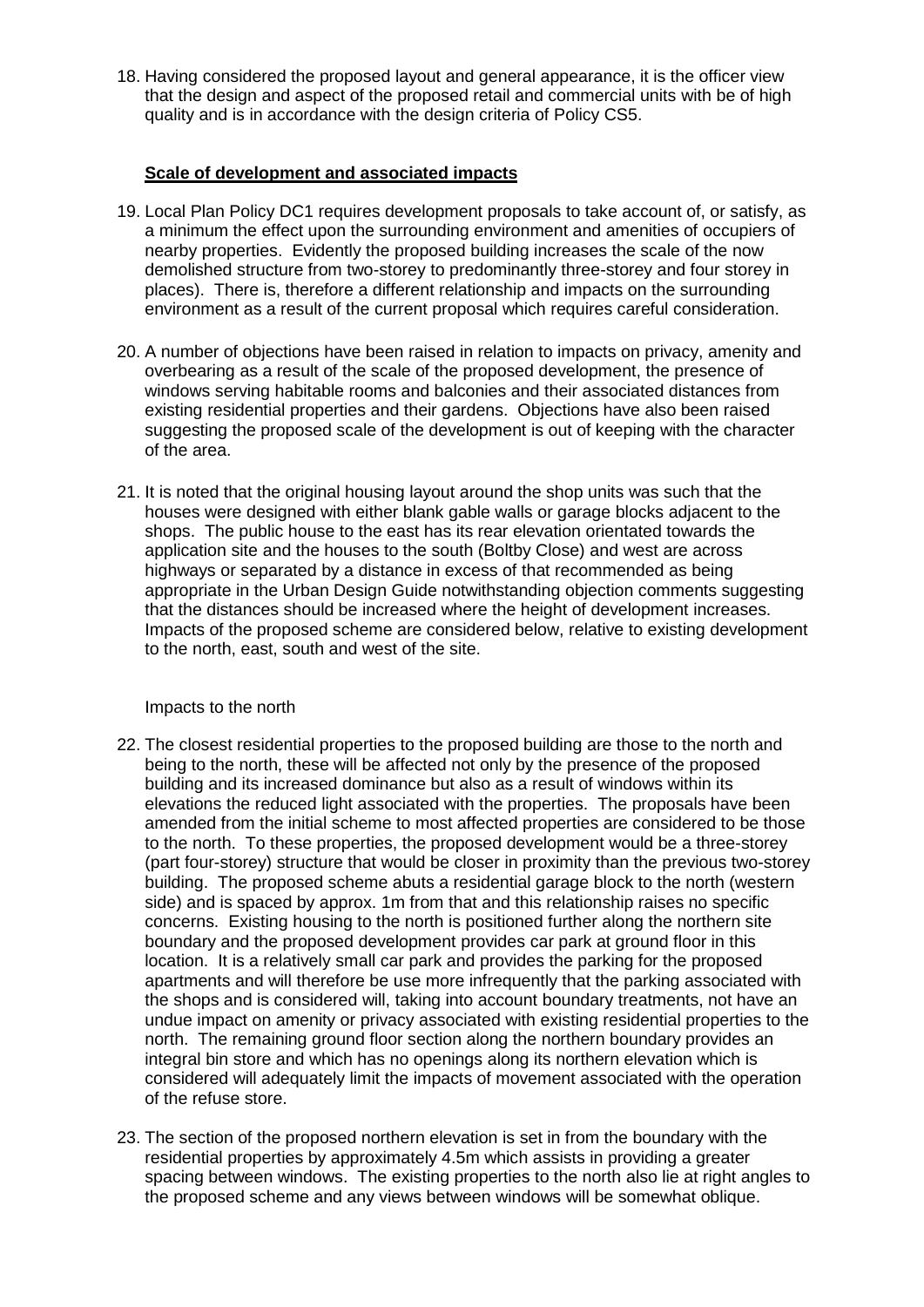Notwithstanding this, proposed windows are in relative close proximity to those in existing properties. Whilst the majority of windows in the northern elevation serve nonhabitable rooms, the ability for adverse impacts on privacy nevertheless remains. In view of this it is considered necessary for certain windows to be obscurely glazed which will be achieved by condition as recommended. Whilst windows may still be able to be opened in some of these locations, the obscuring of key windows will reduce the greater significance of impacts for the greatest periods. The previous shopping centre had its main pedestrian walkway running along the sites northern boundary which would have severely limited the privacy and amenity levels that were achievable as part of the residential occupation to the north and as there is no longer a pedestrian walkway adjacent to properties to the north, it is considered that this adds positively to the considerations.

- 24. On the third floor, there is provision for an external terrace to serve one of the apartments, as well as an area of 'external community amenity space' for other residents. Whilst the community amenity space is set back from the northern boundary which limits the potential views over neighbouring properties, the private terrace area is close to the northern boundary where there could be harmful overlooking and loss of privacy for residents of the existing houses. To prevent any adverse impacts from overlooking, a condition is recommended for screening for the terrace area.
- 25. With regards to loss of light, the proposed development, due to its scale and position will result in an additional loss of light with the properties to the north, above and beyond that associated with the previous flat roofed 2 storey development. During the summer whilst being noticeable, will be lesser of than through the winter months when the sun is lower in the sky. The properties to the north are relatively open to their north, east and west and so should remain to get reasonable light from those areas, however, direct sunlight through the winter months will be notably affected and will be to the detriment to the living conditions of the occupiers of the adjacent properties. The step in of part of the building away from the northern boundary will assist this slightly as will the closest section of building being only 3 stories and having a flat roof.

#### Impacts to the east

26. The eastern elevation of the proposed building is located to the rear of the adjacent public house which itself has accommodation at first floor level. The impacts on the public house mainly relate to the presence and interrelationships between the two buildings, which, are considered to not be of concern, given both the proposed building and the PH will present their 'back of house' elevations facing one another. At 1<sup>st</sup> and  $2^{nd}$  floors the east elevation has only 6 windows within it, 2 bedroom windows, 2 bathroom windows and 2 communal stair windows the latter of which can be obscurely glazed. A condition is recommended to achieve this.

# Impacts to the south

27. Properties in Rievaulx Drive and Boltby Close lie to the south of the proposed building with properties in Cawood Drive also lying to the south east of the proposed building. The proposed site is laid out with the car park access road immediately adjacent to the existing properties to the south (Rievaulx and Boltby) with car park wrapping around the rear and side of properties and adjoining rear gardens of properties in Boltby Close and Cawood. This will result in some noise and disturbance from the proposed scheme through the operation of the car parking. This area however is the area where car parking and vehicular access as well as servicing used to take place associated with the previous development on the site and in view of this, it is considered that there is unlikely to be any additional significant impacts from movement of vehicles as a result of this proposal which also maintains a service access to the rear of the PH. There is a vehicular access point from Cawood through the site, however, the proposed layout is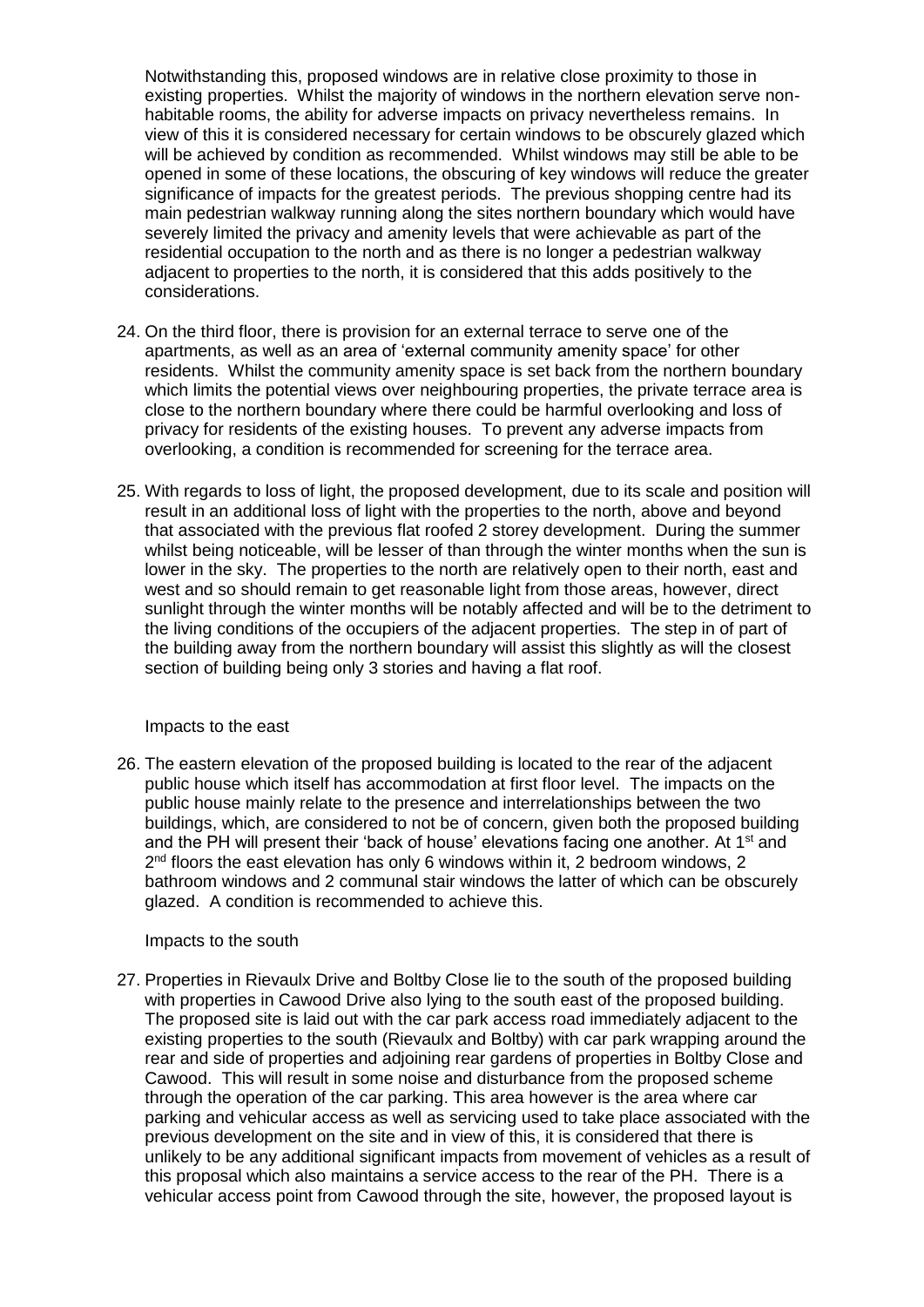not seeking to utilise this space. Objection concerns have bene raised about what is intended to happen to this area of land which is shown as having no clear use as part of the proposed scheme and a condition is recommended to ensure this is not simply left with open access to it as an area of tarmac.

- 28. The other main area of impact for properties to the south relates to the presence of the proposed building and proximity of windows. The proposed building will be largely screened at ground floor level from properties existing boundary treatments. At first floor level, the proposed building is approx. 25m away from the rear elevation of properties in Boltby Close and approx. 15m from the side elevation of the nearest property in Rievaulx Drive which exceeds the guidance contained within the Councils Urban Design Guide. Whilst this building is larger than the typical 2 storey to 2 storey relationship to which the distances more commonly relate, the spacing is considered to be adequate to prevent any significantly detrimental impacts on overlooking or loss of privacy. The properties to the south east of the proposed building (Cawood) are at greater distance.
- 29. The proposed southern elevation is approx. 12.5m from the garden boundary of properties associated with 3 properties in Rievaulx and Boltby and whilst this is relatively close, it is relatively common for housing layouts to provide properties with approx. 10m rear gardens which means elevations with windows in are 10m away from adjoining gardens to the rear. The relationship as proposed, although relating to a 3 storey development at this position, is considered to adequately prevent undue levels of overlooking. The  $3<sup>rd</sup>$  floor ( $4<sup>th</sup>$  storey) also has an elevation facing south at this position albeit set back from the main elevation by approx. 5m. Narrow balconies are set around the building in this location and will provide some outdoor seating for these apartments. However, these will be at a reasonable distance from the adjacent properties. As with any balcony, its use, at height, will result in a clear appreciate and potential for a perception of being overlooked from existing properties to the south, particularly as they will overlook rear gardens. However, in view of the spacing / distances involved, it is considered that this would not be an undue impact.

# Impacts to the west

30. The proposed building is located at a position mainly, aligned with a gap in properties on the opposing side of Rievaulx Drive which assists in reducing the potential impacts of the proposed development. The proposed building is also located approx. 21m away from the residential properties (bungalows) on the opposing side of Rievaulx which is in accordance with the council's design guide for spacing although objection commetns have been received suggesting the spacing for structures taller than 2 storey should be increased. The proposed scheme presents a 4 storey elevation onto Rievaulx with the ground floor and uppermost floor being set back from the main elevation by approx. 2m. which slightly increases the distances of these aspects from the residential properties and thereby further exceeds the councils guideline distance. Some of the apartments also have balconies associated with them, however, as these will provide a view across a public thoroughafare, and at distance, it is considered that the privacy or perception of privacy lost as a result of the balconies would not be significant, particularly taking into account balconies at  $1<sup>st</sup>$  and  $2<sup>nd</sup>$  floor being relatively limited in size.

# Other impacts of scale

31. The proposal represents the replacement of the previous neighbourhood centre, the function of which is to provide a hub for the local community and for this building to be the largest within the immediate surroundings is considered to align with its intended function, becoming a prominent addition into the street scene. The existing street scene includes a mix of bungalows and houses, all with pitched roofs and some to the north of the site having mono-pitch variants which results in additional bulk at  $2<sup>nd</sup>$  floor level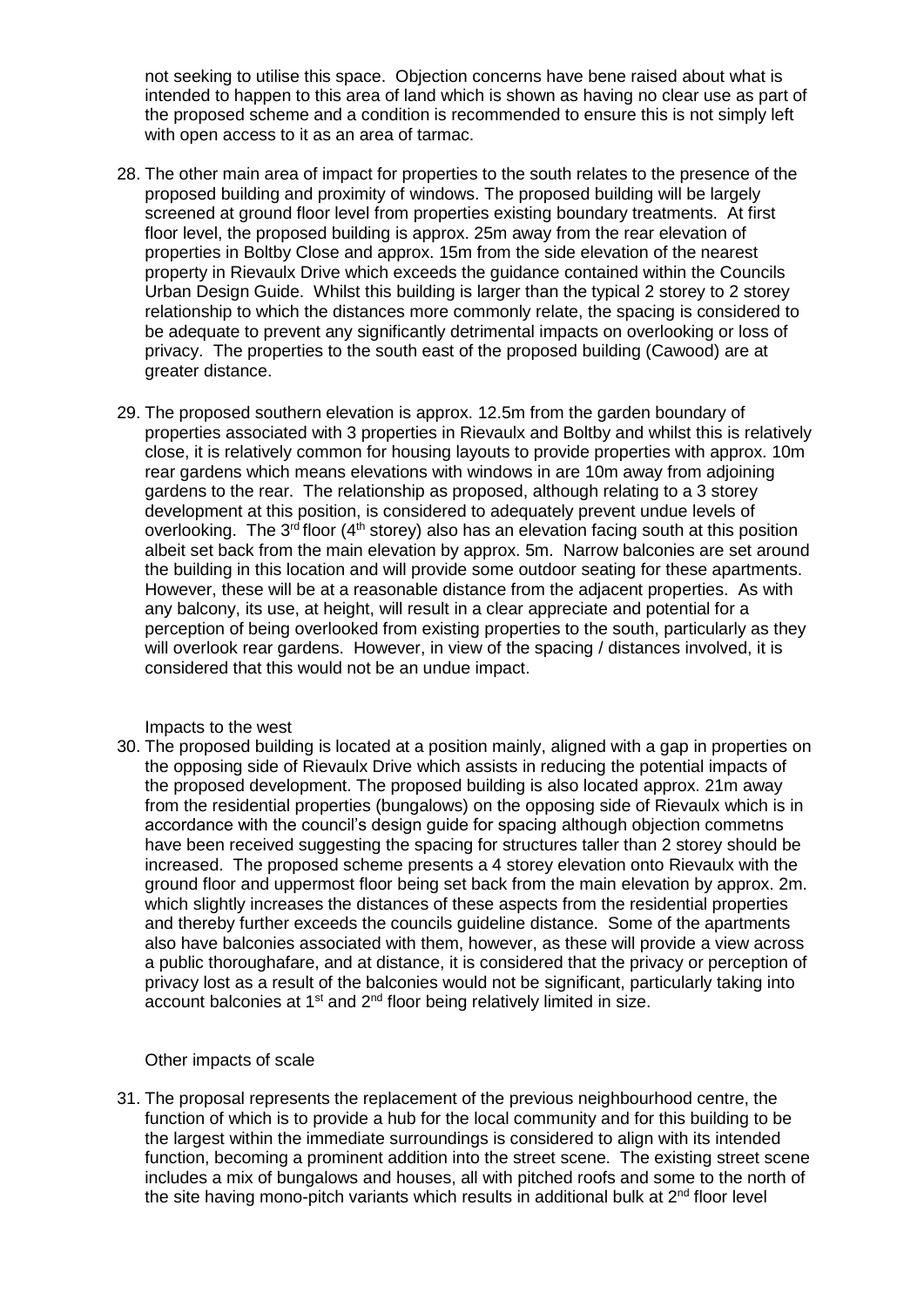although it is recognised that these are not the predominant characteristic within the area. Notwithstanding this, it is accepted that the building will be particularly dominant on the area, however, in view of the intended function of the proposals as a neighbourhood centre, in view of the spacing of the proposed building from adjacent properties and in view of the buildings high quality and modern design, it is considered that the proposed development will have a positive impact on the character of the area.

# **Drainage Considerations**

32. The site is within flood risk zone 1, which is recognised as an area with low probability of flooding. The submitted drainage information has been considered by the relevant drainage authorities who are satisfied with the proposed strategy. All surface water will be dealt with in a similar manner to the previous development on site although the proposed scheme will involve the attenuation of water in storm conditions and in doing so will not worsen flooding or the risk of flooding in the immediate or wider area. Conditions in relation to the submitted drainage drawings and the future maintenance and management of the drainage system are recommended to secure an appropriate development.

# **Highways Considerations**

- 33. The proposed scheme shows an access in a similar position to that previously provided and the scheme would essentially replace a neighbourhood centre and add in a small amount of new housing when considering the amount of housing served by the adjacent rod network. The surrounding highways of Glendale Road and Rievaulx Drive are circa 7.3 metres wide; such a width can accommodate some on-street parking without affecting two-way traffic flow or highway safety. Managed areas of formal on-street parking are also provided within defined laybys.
- 34. In view of these matters, there is no specific concerns over the amount of development from a traffic generation perspective. Indeed, it is considered that the development has the ability to limit trips on the highway by providing the neighbourhood centre which will allow people to walk and cycle to a greater extent.
- 35. The table below sets out the level of car and cycle parking proposed against the maximum amount of parking guided as being appropriate with Tees Valley Highway Design Guide (TVHDG). Importantly the TVDG is not a site specific document and needs to cover a wide range of developments in a wide range of locations and so careful consideration of individual schemes is important as those in highly sustainable locations can reasonably argue a lesser provision whereas those schemes away from any provisions / links in a rural unsustainable location would need higher provision.

|            | <b>CAR PARKING</b> |               | <b>CYCLE PARKING</b> |                 |
|------------|--------------------|---------------|----------------------|-----------------|
|            | (max)              | TVDG Proposed |                      | TVDG   Proposed |
| Apartments | 36                 | 24            | ค                    | 20              |
| Retail     |                    | 19            | 10                   | 20              |
| TOTAL      | 53                 |               | 16                   |                 |

36. The proposed development is a small retail centre to serve the local community. These types of development are not designed to attract custom from a wider area and as such have a smaller catchment area with much greater potential for journeys on foot. A large food store on the other hand is designed with a larger catchment to attract customers over a greater area/distance making car travel more likely. Importantly, the retail parking provided is in line, and slightly over the TVDG standards with a much greater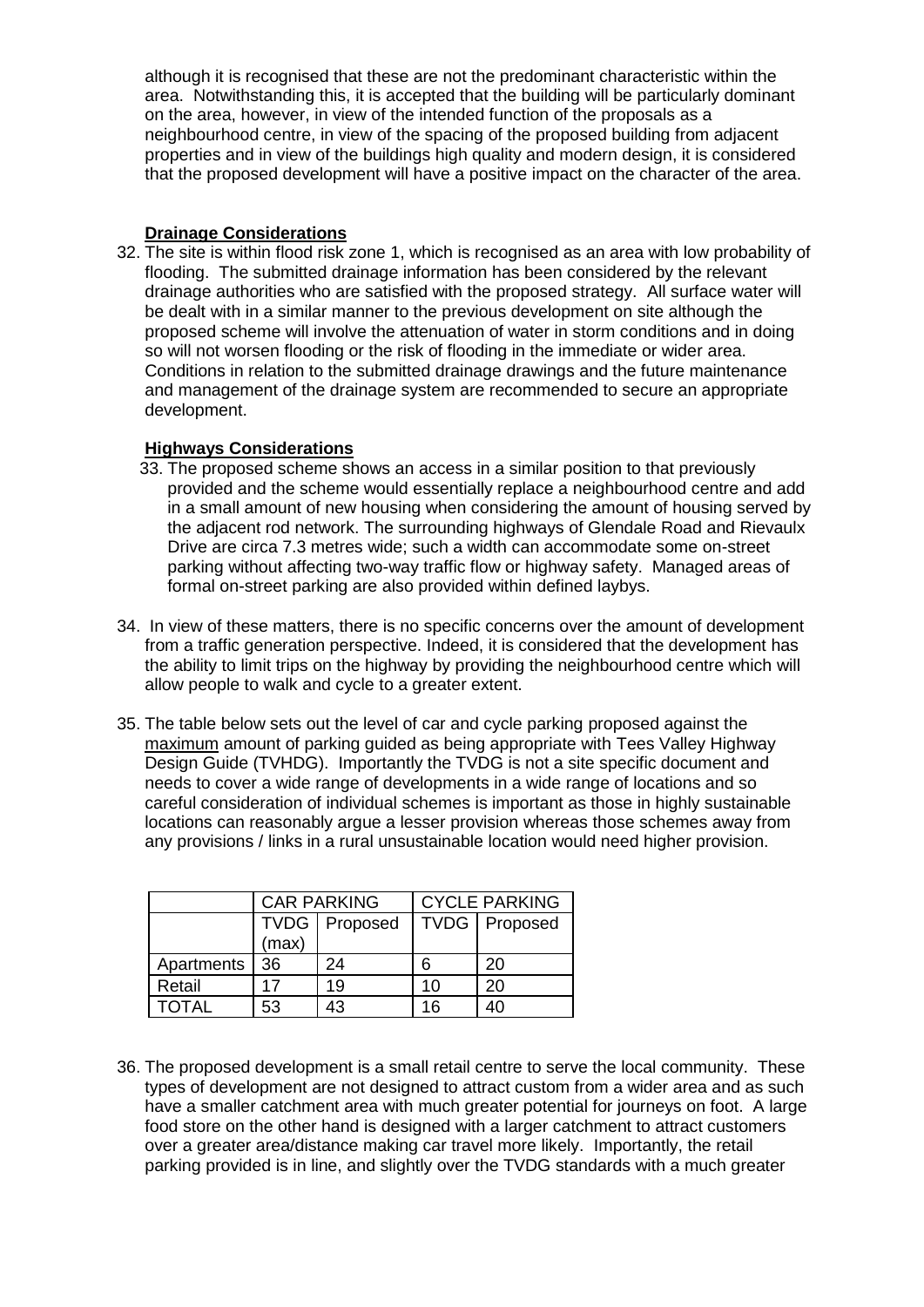capacity for cycle parking which will serve to encourage more sustainable travel to and from the shops.

- 37. The apartments are predominantly 2 bedroom although some are 1 bedroom and being positioned above a neighbourhood centre and close to other amenities are considered to be located in a relatively sustainable location which realistically supports lower levels of car ownership. Census data for the ward demonstrates that based upon car ownership per household for the ward that the level of parking proposed is reasonable and realistic. To ensure that this parking is available for residents, the apartment parking is in clearly defined blocks/areas with the majority being away from the retail parking and located adjacent to the resident access points to the building. Generally these parking arrangements are managed by private companies.
- 38. In terms of sustainability, there is a balance between providing sufficient car parking against encouraging car travel, which leads to further issues. The local area is walkable with schools, public transport, and other local facilities within nationally recognised walking distances (many less than a 10-15 minute walk). The proposed retail facilities will add to this offer for local residents and reduce the need for journeys to other more remote facilities. Bus stops are located on Rievaulx Drive, immediately adjacent to the development, which will provide staff and residents of the development viable alternatives to car travel.
- 39. Whilst the scheme has reduced the level of car parking, it has over-provided on cycle parking with the aim of promoting sustainable travel. Cycle parking is provided in secure and convenient locations for the differing needs of users. As noted earlier, the internal design and layout of the scheme has provided clear footways and crossing points to support and encourage journeys on foot.
- 40. Given the above considerations the level of parking is considered to be reasonable and will not be detrimental to the free flow of traffic or highway safety.
- 41. As for the proposed servicing arrangements, within the site is a turning head that has been designed and provided to adoptable standards, which will ensure that servicing vehicles can enter and leave in a forward gear. Swept path analysis has been provided and demonstrates that the arrangement is practical.
- 42. It is noted that the site incorporates areas of public highway, which will need to be extinguished. This process is separate to the granting of planning consent and will be undertaken through Section 247 of the Town and Country Planning Act. The highway works to form the site access and layby/footways to the Rievaulx Drive frontage will be covered through agreement under the Highways Act to the standards and specifications of the authority.
- 43. Given the above factors, there are no objections to the scheme from a highways perspective, subject to conditions requiring details of the off-site highways works, and a method of works statement to protect the existing highway.

#### **Conclusion**

44. Overall it has been assessed that the proposed retail and residential uses are acceptable in this location, which is allocated as a neighbourhood centre. The proposed design and scale of the building has been appraised as being acceptable. There will be some detrimental impacts to residential amenity and loss of light, in particular to the north and some notable change of character to what is currently a cleared site. However, the proposed scheme is considered to represent a significant improvement to the previous and current appearance of the site and will re-provide the locality with a much greater degree of sustainability through providing for some of the local day to day needs. It is considered that the significant positive benefits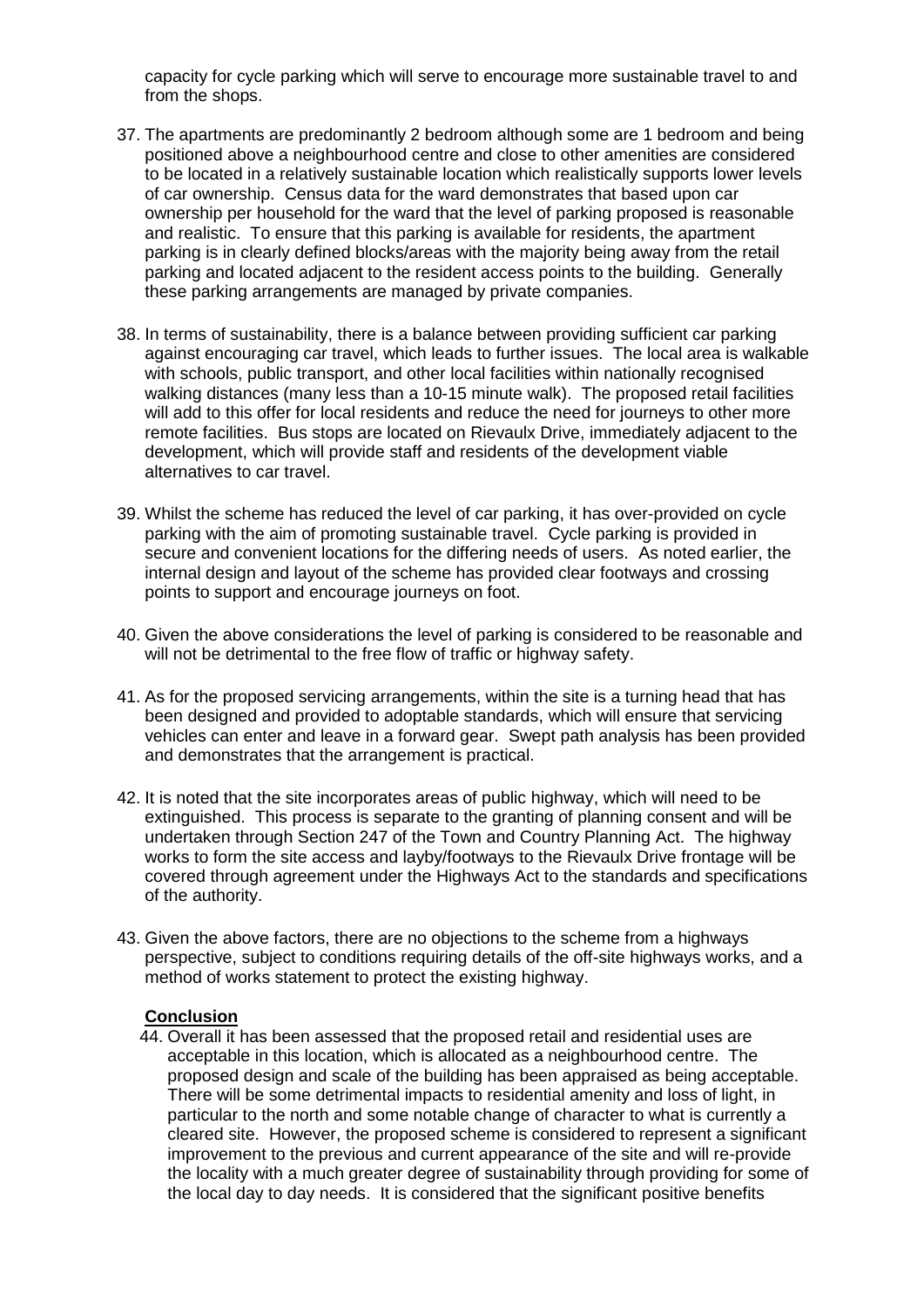outweigh the detrimental aspects which themselves have been minimised through careful design.

45. The officer recommendation is to approve subject to conditions.

# **RECOMMENDATIONS AND CONDITIONS**

### **Approve with Conditions**

1. Time Limit

The development to which this permission relates must be begun not later than the expiration of three years beginning with the date on which this permission is granted.

Reason: The time limit condition is imposed in order to comply with the requirements of Section 91 of the Town and Country Planning Act 1990.

#### 2. Approved Plans

The development hereby approved shall be carried out in accordance with the following approved plans:

- a) Proposed Site Plan (200-00 Rev 19)
- b) Proposed Elevations (240-00 Rev 15)
- c) Proposed Ground Floor Plan (210-01 Rev 16)
- d) Proposed First Floor Plan (210-02 Rev 13)
- e) Proposed Second Floor Plan (210-03 Rev 13)
- f) Proposed Third Floor Plan (210-04 Rev 13)
- g) Proposed Roof Plan (210-05 Rev 13)
- h) Proposed Sections (300-00 Rev 14)

Reason: To ensure a satisfactory form of development and for the avoidance of doubt.

#### 3. Samples of Materials

The development hereby approved shall only be carried out using finishing materials of which samples have been submitted to and approved by the Local Planning Authority.

Reason: To ensure the use of satisfactory materials

4. Approved Hours of Use

The hours of opening of the approved retail units shall be restricted to between the hours of 07:00 and 23:00 Monday to Sunday. Thereafter the individual approved units shall be operated in accordance with the approved hours unless the local planning authority gives its written consent to any variation.

Reason: In the interests of the amenities of the area and local residents.

5. Hours of Collections and Deliveries

Deliveries and collections to the premises shall be between the hours of 08:00 and 19:00 Monday to Saturday, and between the hours of 09:30 and 16:30 Sunday. Thereafter the collections and deliveries to the individual approved units shall be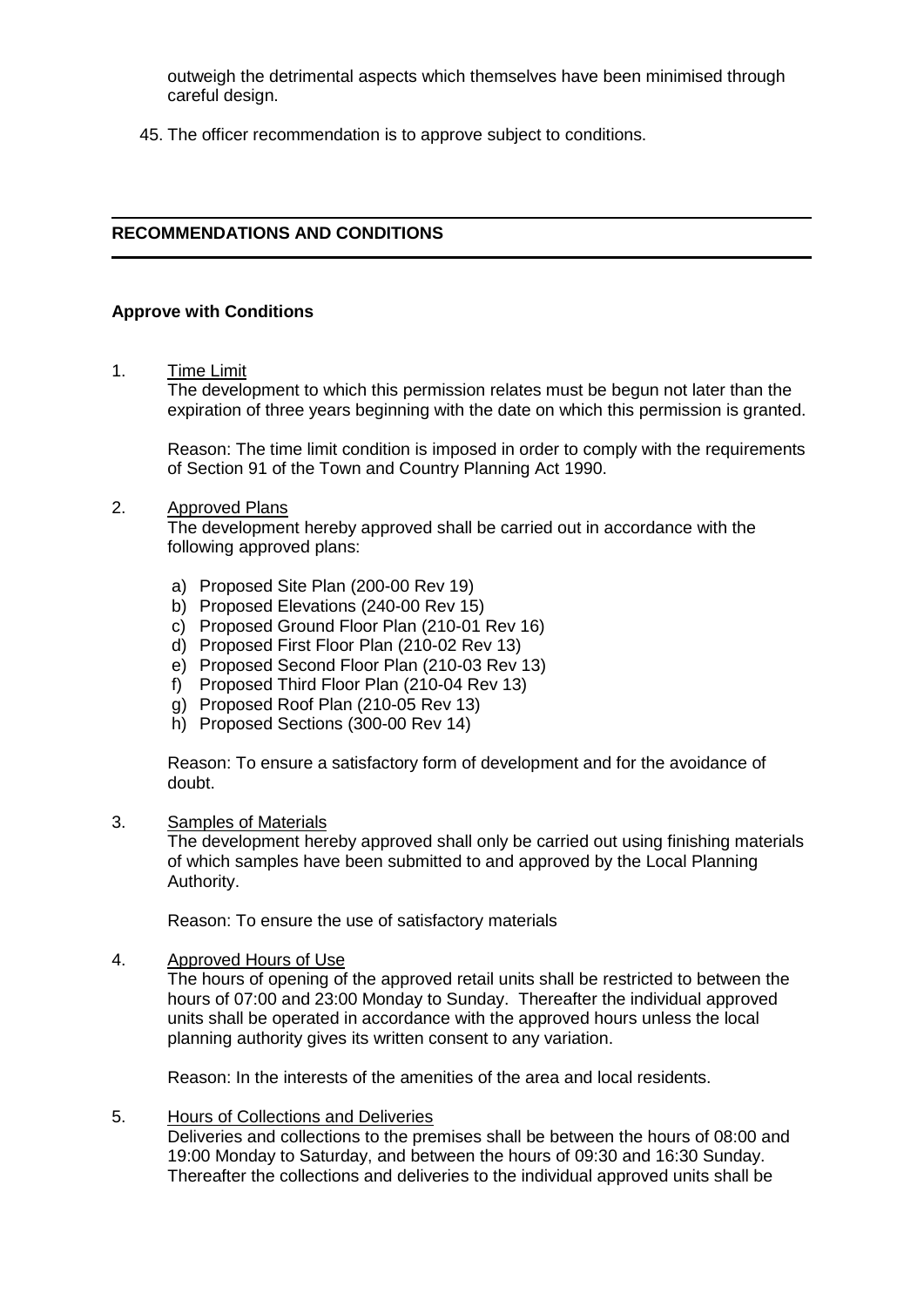operated in accordance with the approved hours unless the local planning authority gives its written consent to any variation.

Reason: In the interests of the amenities of the area and local residents.

6. Refuse Collections

Collections from the commercial refuse stores shall be kept between the hours of 08:00 and 19:00 Monday to Saturday, and 09:30 to 18:30 Sunday.

Reason: In the interests of amenity of residents having regard for policy DC1 of the Local Plan and section 12 of the NPPF.

#### 7. Turning/Servicing

No part of the development hereby approved shall be occupied until facilities clear of the public highway have been provided for the manoeuvring of vehicles in accordance with the approved drawing(s) 200-00 Rev 19 or such drawings which are subsequently submitted to and approved in writing by the Local Planning Authority. The drawings shall show means of access, dimensions, surface treatment and drainage. The areas so provided shall at no time be used for any other purpose and retained thereafter for such purposes.

Reason: To ensure a satisfactory form of development and in the interests of highway safety having regard for policies CS5 and DC1 of the Local Plan and sections 9 and 12 of the NPPF.

#### 8. Car and Cycle Parking Laid Out

No part of the development hereby approved shall be occupied until the areas shown on the approved plans for parking and manoeuvring of vehicles (and cycles, if shown) have been constructed and laid out in accordance with the approved plans, and thereafter such areas shall be retained solely for such purposes.

Reason: To ensure a satisfactory form of development and in the interests of highway safety having regard for policies CS5 and DC1 of the Local Plan and sections 9 and 12 of the NPPF.

#### 9. Off-Site Highway Works

The development hereby permitted shall not be occupied until the highway works detailed below have been carried out in accordance with the approved highway works phasing plan and submitted drawing(s) 200-00 Rev 19 or such plans which are subsequently submitted to and approved in writing by the Local Planning Authority:

- a) Removal of the Northernmost existing vehicular access to Rievaulx Drive
- b) Construction of a parking layby to Rievaulx Drive with associated resurfacing of the adjacent carriageway
- c) Construction of an adoptable flagged footway along Rievaulx Drive to the rear of the layby
- d) Formation of a junction to serve the proposed site with pedestrian crossing facilities consisting of dropped kerbs and tactile paving
- e) Removal of the existing vehicular access to Cawood Drive and reinstatement to full height kerb and footway.

Reason: In the interests of providing a safe means of access to the site by all modes of transport and to, minimise disruptions to the free flow of traffic having regard for policies DC1 and CS5 of the Local plan and sections 9 and 12 of the NPPF.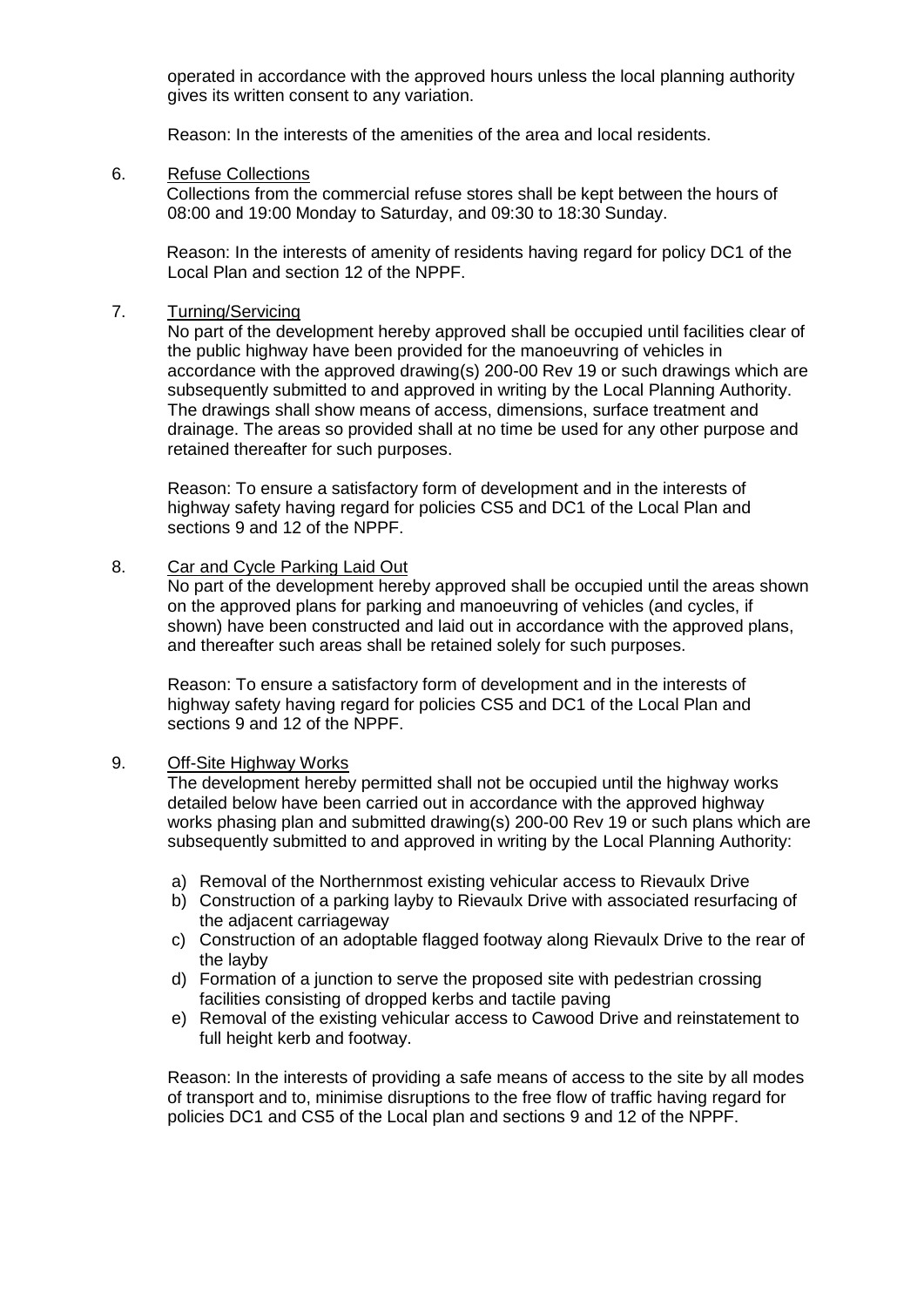# 10. Method of Works Statement

The development hereby approved shall not be commenced until a detailed method of works statement has been submitted to and approved in writing by the Local Planning Authority. Such statement shall include at least the following details:

- a) Routing of construction traffic, including signage where appropriate;
- b) Arrangements for site compound and contractor parking;
- c) Measures to prevent the egress of mud and other detritus onto the public highway:
- d) A jointly undertaken dilapidation survey of the adjacent highway;
- e) Program of works; and,
- f) Details of any road/footpath closures as may be required.

The development must be carried out in accordance with the approved details.

Reason: To ensure that the development can be carried out in a manner that will not be to the detriment of amenity of local residents, free flow of traffic or safety of highway users having regard for policy DC1 of the Local Plan.

### 11. Soft Landscaping

Prior to the occupation of the development hereby approved, a detailed scheme for tree planting and associated soft landscaping works (based on the indicative landscaping proposals on the approved drawings) shall be submitted to and approved in writing by the Local Planning Authority. The detailed scheme shall include details of the proposed trees to be planted, including their species, size and location. The tree planting and associated landscaping works shall take place during the first available planting season (October-March) following the completion of building works on the site. The Local Planning Authority shall be notified within two weeks of the landscape planting works.

Reason: To ensure the satisfactory implementation of an approved landscaping scheme in the interests of the visual amenities and landscape features of the area.

# 12. Landscape Management Plan

A landscape management plan, including management responsibilities and maintenance schedules for a minimum of five years, and including arrangements for its implementation, for all landscape areas shall be submitted to and approved in writing by the Local Planning Authority prior to the occupation of any part of the development for its permitted use. Thereafter, the approved landscape management plan shall be carried out as approved.

Reason: To ensure the satisfactory implementation of an approved landscaping scheme in the interests of the visual amenities and landscape features of the area.

# 13. Replacement Planting

If within a period of five years from the date of the planting of any tree, that tree, or any tree planted in replacement for it, is removed, uprooted or destroyed or dies, or becomes, in the opinion of the local planning authority, seriously damaged or defective, another tree of the same species and size as that originally planted shall be planted at the same place, unless the local planning authority gives its written consent to any variation.

Reason: In the interests of the general amenities of the area and a satisfactory landscaping scheme.

#### 14. Adjacent Commercial Premises Noise Assessment

Prior to the commencement of development a noise assessment from a noise consultant detailing the noise levels that residents are likely to be exposed to from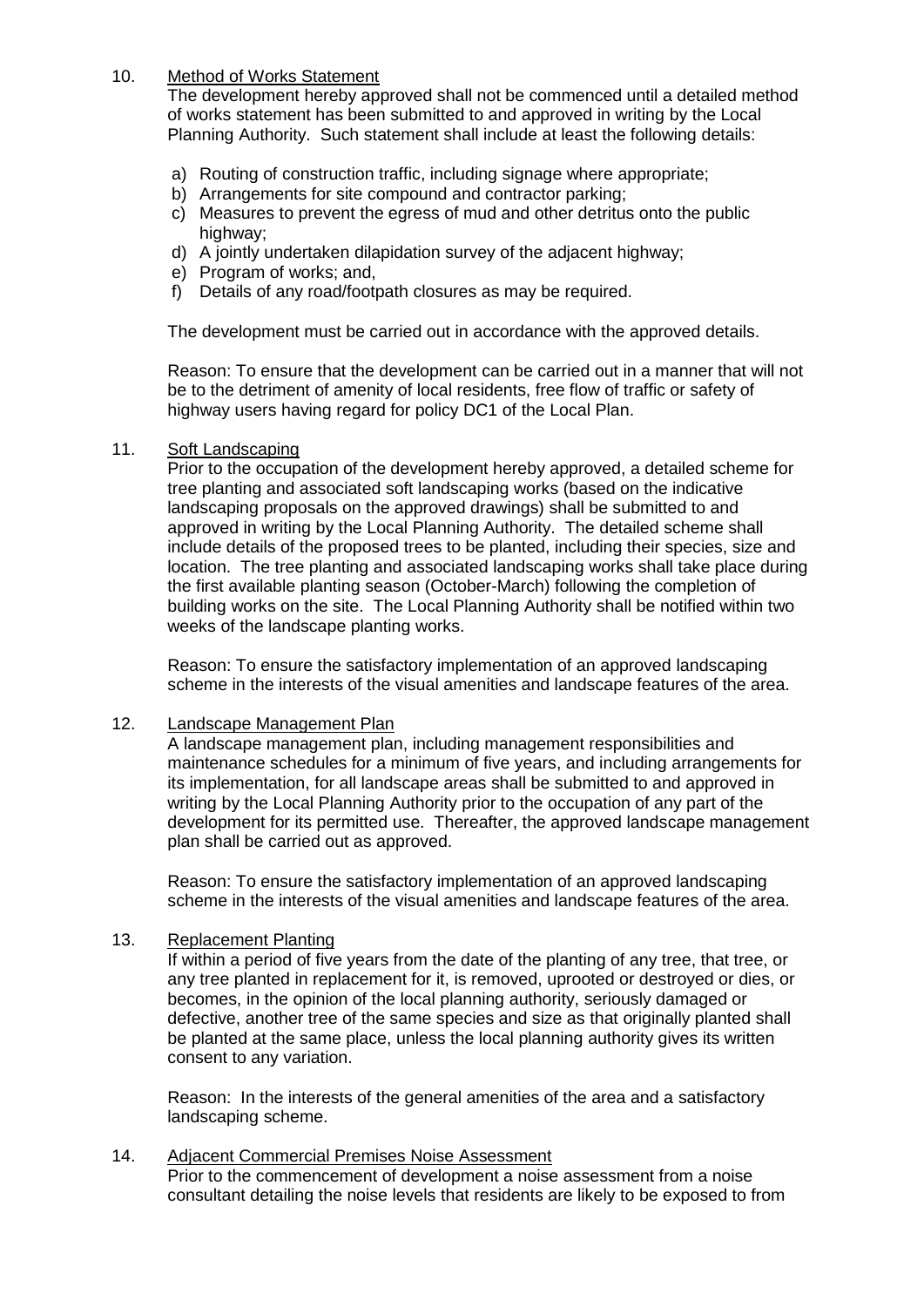the neighbouring/nearby commercial premises together with a scheme designed to protect these dwellings from any noise transference shall be submitted to and approved in writing by the Local Planning Authority. The levels required to be met in habitable rooms of the proposed accommodation are those set in BS 8233(2014) measured when the neighbouring commercial business is in use. The report shall also identify all works that will be necessary to protect the residents from noise. Any scheme provided to protect the proposed development from noise shall be completed prior to any of the residential accommodation hereby approved being occupied. Any mitigation works must be retained on site in an operational state for the lifetime of the building.

Reason: To ensure a satisfactory form of development in the interests of the amenities of residents having regard for policies DC1, CS5 of the Local Plan and section 12 of the NPPF.

### 15. Ventilation/Fume Extraction System

Prior to their installation, details of any ventilation and fume extraction system suitable for uses within class A1, including a full technical specification by a suitably qualified person, specifying the position of ventilation fume or flue outlet points and the type of filtration or other fume treatment to be installed and used at the premises in pursuance of this permission, shall be submitted to and approved in writing by the local planning authority. The approved scheme shall be installed before the respective use hereby permitted commences and thereafter shall be retained on site in full accordance with the approved details in an operational state for the lifetime of the use. The ventilation and extraction system shall be operated and maintained in accordance with the manufacturers recommendations including the frequency of replacement filters.

Reason: To ensure a satisfactory form of development in the interests of the amenities of residents having regard for policies DC1, CS5 of the Local Plan and section 12 of the NPPF.

# 16. Details of Boundary Treatments

Notwithstanding the approved plans, prior to their installation, details of all boundary treatments for the development hereby approved shall be submitted to and approved in writing by the local planning authority. Details for submission shall include the design, specification and positioning of the boundary treatments. Any approved boundary treatments shall then be implemented as part of the development hereby approved.

Reason: In the interests of the visual amenities, character and appearance of the local area.

# 17. Approved Drainage Scheme

The development hereby approved shall be implemented in line with the drainage scheme contained within the submitted document entitled "Drainage Catchment Plan" dated 24/08/2020. The drainage scheme shall ensure that foul flows discharge to the foul sewer network at 3 locations; upstream of manholes 1004, 1007 and 2003. Surface water shall discharge to the surface water sewer upstream of manhole 2002. The surface water discharge rate shall not exceed the available capacity of 5.0 l/sec that has been identified in this sewer. The final surface water discharge rate shall be agreed by the Lead Local Flood Authority.

Reason: To prevent the increased risk of flooding from any sources in accordance with the NPPF.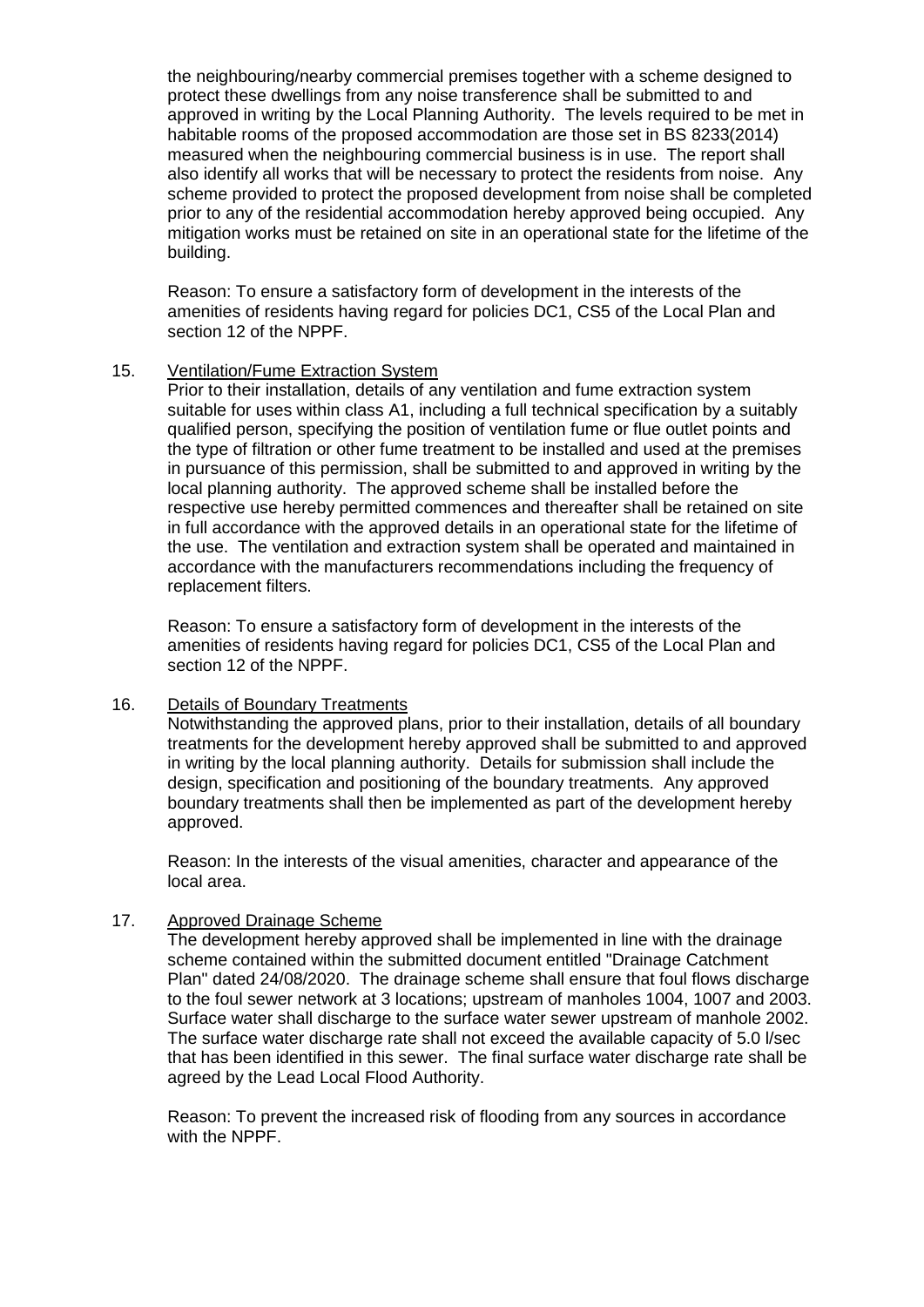# 18. Surface Water Drainage Approved Details

The development shall not be occupied until the surface water drainage works have been implemented in accordance with the submitted and approved Drainage plan (P20-128-3E-ZZ-XX-DR-C-1001-P2), dated August 2020 and restricts surface water discharge from the development to a greenfield runoff rate of 5 l/s or as specified by the LLFA.

Reason: To ensure the site is developed in a manner that will not increase the risk of surface water flooding to site or surrounding area having regard for policy CS4 of the Local Plan and section 14 of the NPPF.

#### 19. Surface Water Drainage Management and Maintenance Plan The development shall not be occupied until a Management & Maintenance Plan for the surface water drainage scheme has been submitted and approved by the Local planning Authority; the plan shall include details of the following:

- a) A plan clearly identifying the arrangements for the adoption of the surface water system by any public authority or statutory undertaker (i.e s104 Agreement) and any other arrangements to secure the operation of the scheme throughout its lifetime.
- b) Arrangements for the short and long term maintenance of the SuDS elements of the surface water system

Reason: To ensure that the surface water drainage infrastructure is maintained to minimise the risk flooding in the locality having regard for policy CS4 of the Local Plan and section 14 of the NPPF.

# 20. Screening for Upper Floor Terrace

A detailed scheme for the protection of the residential occupiers within the neighbouring units from the external terraced areas shall be submitted to and approved by the Local Planning Authority. The scheme shall include details of screening and any other measures to mitigate the adverse impacts of noise and visual disturbance. Any approved scheme shall be implemented within the approved development, prior to the use of the terrace areas, and retained in perpetuity.

Reason: In the interests of safeguarding the living conditions of the existing neighbouring residential occupiers.

# 21. Obscure Glazing

The development hereby approved will only be occupied once a scheme of obscure glazing has been installed into the development in accordance with a scheme of such which has first been submitted to and approved in writing by the Local Planning Authority. The approved and implemented scheme shall be retained in perpetuity. Reason: In order to ensure there are no undue impacts on residential amenity.

# 22. Car Park Management

The car park shall be laid out and maintained in perpetuity in accordance with a management plan which has first been submitted to and approved in writing by the Local Planning Authority. The management plan shall dictate how the residential and commercial parking shall be provided and operated.

Reason: In order to minimise the risk of ad hoc and inappropriate parking in the wider area.

23. Land to south east corner of the site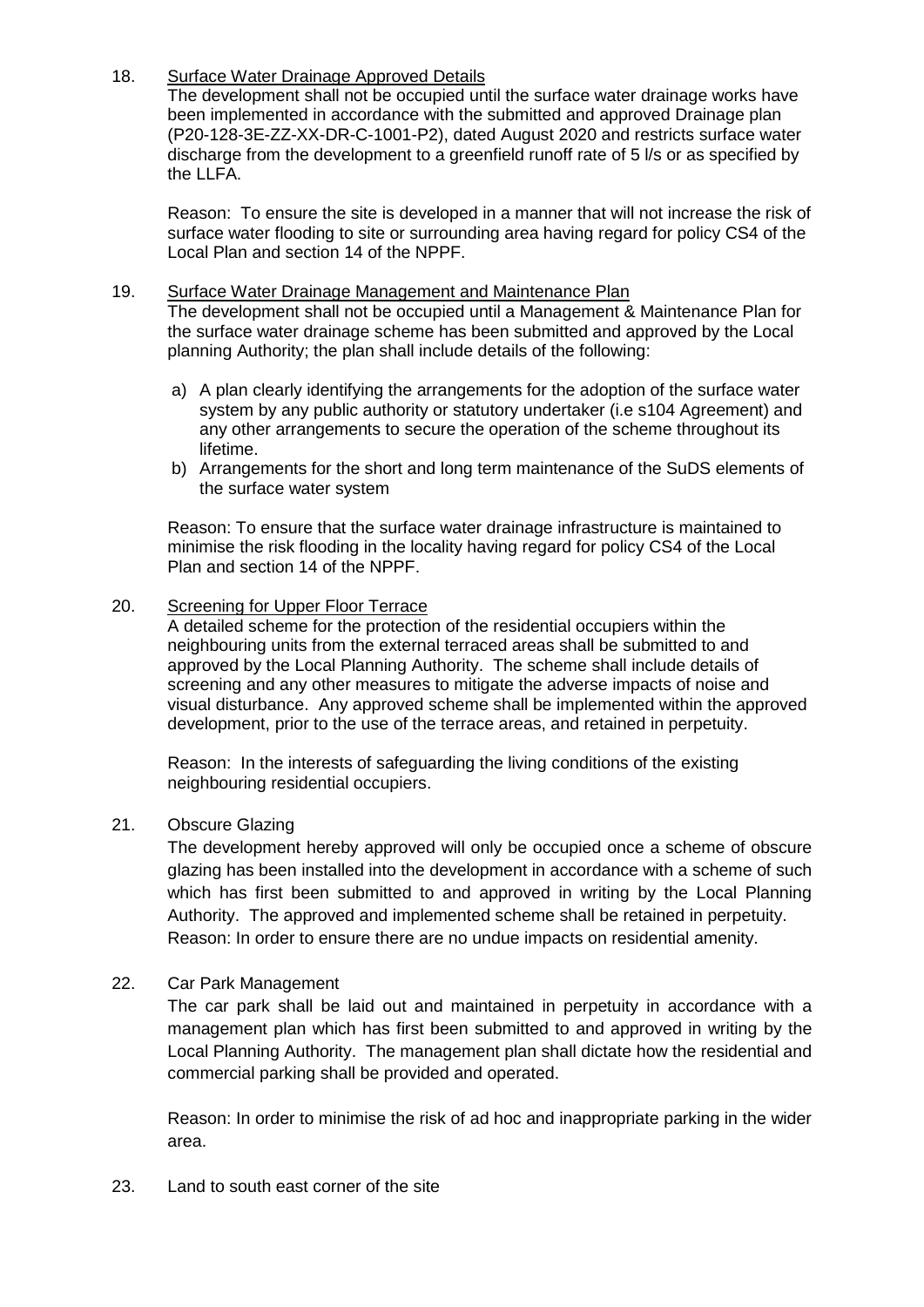Notwithstanding the details hereby approved a scheme of treatment for the land within the south eastern corner of the site attached to Cawood Drive shall be implemented on site prior to the first occupation of the development in accordance with details which have first been submitted to and approved in writing by the Local Planning Authority.

Reason: In order to ensure a suitable treatment of the land.

# **REASON FOR APPROVAL**

This application is acceptable as the proposed mixed use development comprising retail use at ground floor and residential apartments on the upper floors is in full accordance with the relevant national and local planning policies.

In particular, the proposed mixed-use development adheres to the principles and guidance contained within the National Planning Policy Framework and the policies regarding sustainable development, the efficient use of land, transport and accessibility, appropriate measures to mitigate flood risk, conserving and enhancing the historic environment, and it would not be detrimental to the amenities of local residents and other neighbouring uses.

Accordingly, the Local Planning Authority considers that there are no material planning considerations that would override the general assumption that development be approved unless other material factors determine otherwise.

# **INFORMATIVES**

# **Informatives: Environmental Health matters**

# Noise from Construction Work

The developer should be aware that noise from construction work and deliveries to the site may have an impact upon local residential premises. The developer may apply for a prior consent under the Control of Pollution Act 1974 Section 61 with regard to working hours at the site. The developer can contact the Environmental Protection service for require more details regarding the prior consent process. The hours that are recommended in the Control of Pollution Act for noisy working are 0800-1800 Monday-Friday, 0800-1300 Saturday and no working Sundays and Bank Holidays.

# Sound-Proof Machinery

Before any ventilation and fume extraction system is used on the premises it shall be enclosed with sound insulating material and mounted in a way which will minimise transmission of structure borne sound in accordance with a scheme to be approved in writing by the Local Planning Authority. Further advice is available from the Community Protection Service.

# **Informatives: Highways Related Matters**

# **Statutory Undertakers**

The applicant is reminded that they are responsible for contacting the Statutory Undertakers in respect of both the new service to their development and the requirements of the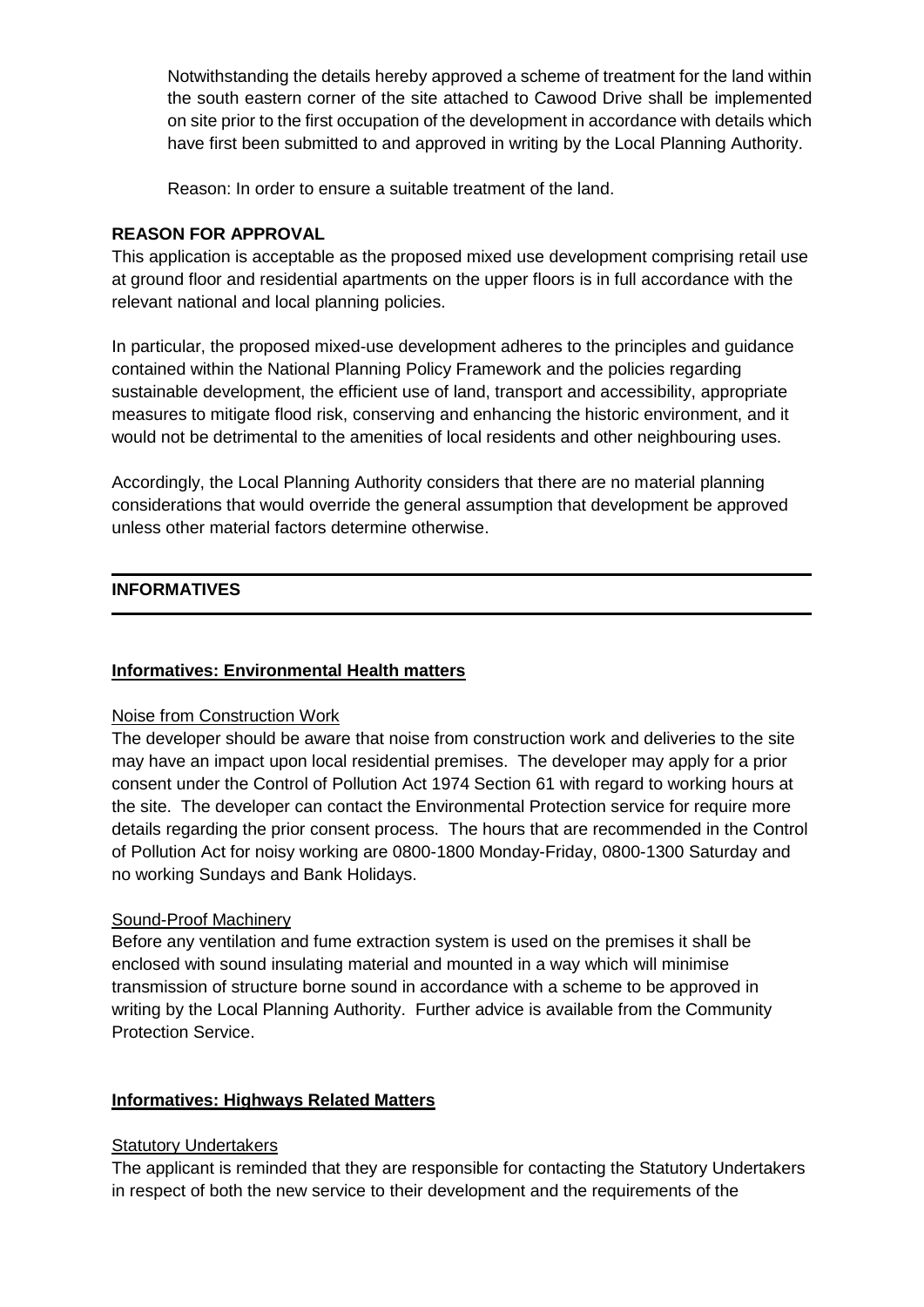undertakers in respect of their existing apparatus and any protection/ diversion work that may be required.

# Adoption of Highway - S38

The applicant is advised that prior to the commencement of works on site they should contact the Highway Authority (01642 728156), with a view to preparing the necessary drawings and legal work required for the formal adoption of the new highway layout. The S38 Agreement should be in place prior to the commencement of works on site.

# Works to Highway- S278

The proposals will require alterations to the existing highway and as such will require an Agreement under Section 278 of the 1980 Highways Act. The applicant is urged to consult early with the Highway Authority (tel: 01642 728156) to discuss these proposals. This agreement must be completed and in place before work commences.

# Extinguishment of Highway

Implementation of this proposal will require the extinguishment of publicly maintainable highway. The extinguishment process is a separate Legal process to the granting of planning consent and is not guaranteed to be successful. Extinguishment must be commenced before any work is commenced in the vicinity of the affected area and takes in the region of 6 months to complete.

For further information contact the Highway Authority (tel: 01642 728153).

The permission hereby granted should not be construed as authority to place signage, skips, scaffolding, hoarding or building materials within the public highway nor allow cranes/structures to oversail the public highway. Highways consent and the appropriate licence(s) are required prior to these activities.

Further information can be found at:

[https://www.middlesbrough.gov.uk/parking-roads-and-footpaths/roads-and](https://www.middlesbrough.gov.uk/parking-roads-and-footpaths/roads-and-highways/highway-licences)[highways/highway-licences](https://www.middlesbrough.gov.uk/parking-roads-and-footpaths/roads-and-highways/highway-licences) or contact the Highway Authority (tel: 01642 728153).

# **Informatives: Drainage Related Matters**

# Sustainable Drainage Systems

Sustainable Drainage Systems (SuDS) should be considered when designing drainage, driveways and car parking areas.

# Permeable Surfacing

Guidance on permeable surfacing of front gardens is available on the Communities and Local Government Website: www.communities.gov.uk

Case Officer: Peter Wilson

Committee Date: 5<sup>th</sup> February 2021